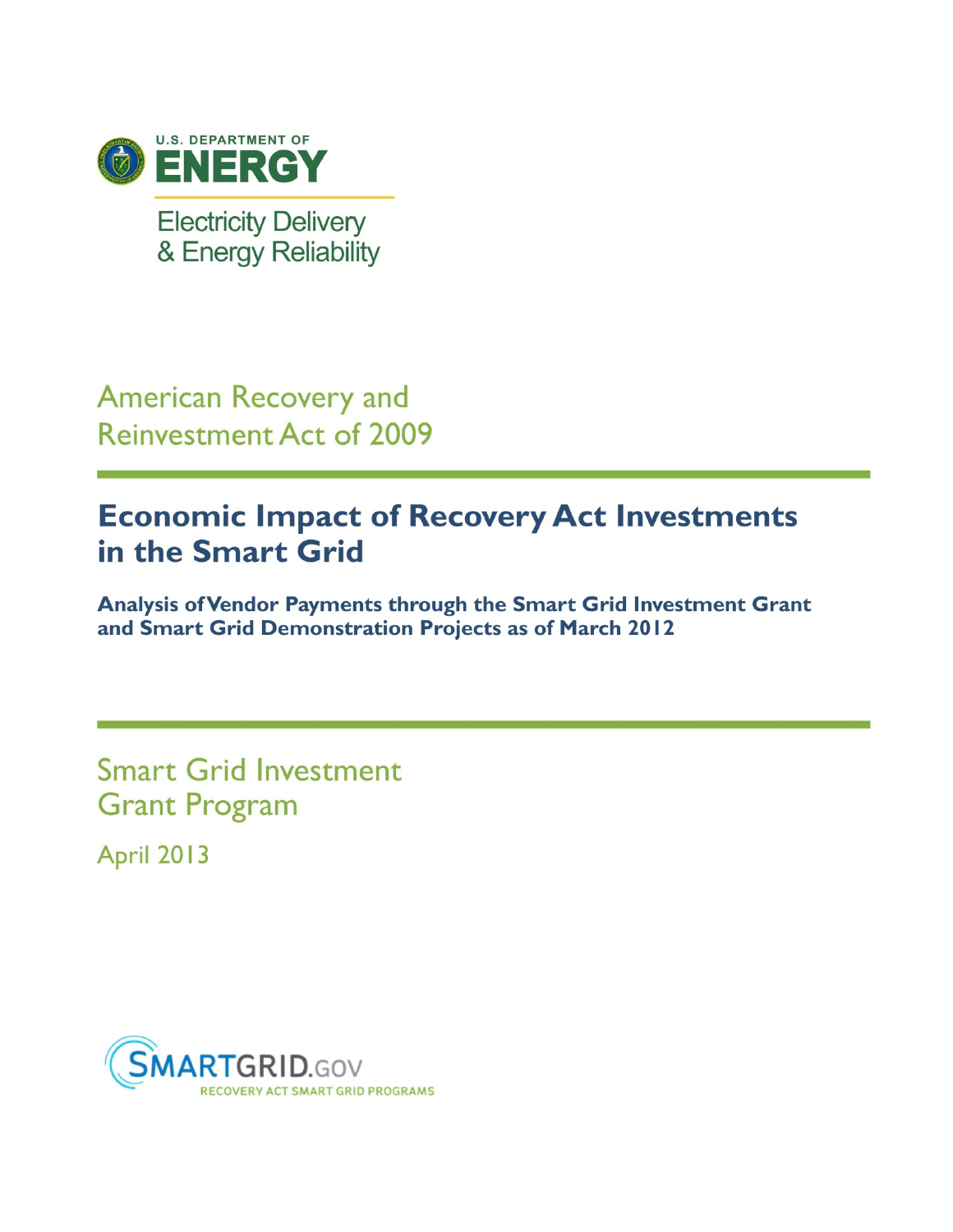This report was prepared as an account of work sponsored by an agency of the United States Government. Neither the United States Government nor any agency thereof, nor ICF International, nor any of their employees, make any warranty, express or implied, or assumes any legal liability or responsibility for the accuracy, completeness, or usefulness of any information apparatus, product or process disclosed, or represents that its use would not infringe privately owned rights. Reference herein to any specific commercial product, process, or service by tradename, trademark, manufacturer or otherwise doe not necessarily constitute or imply its endorsement, recommendation or favoring by the United States Government or any agency thereof, or ICF International. The views and opinions of authors expressed herein do not necessarily state or reflect those of the United States Government or any agency thereof.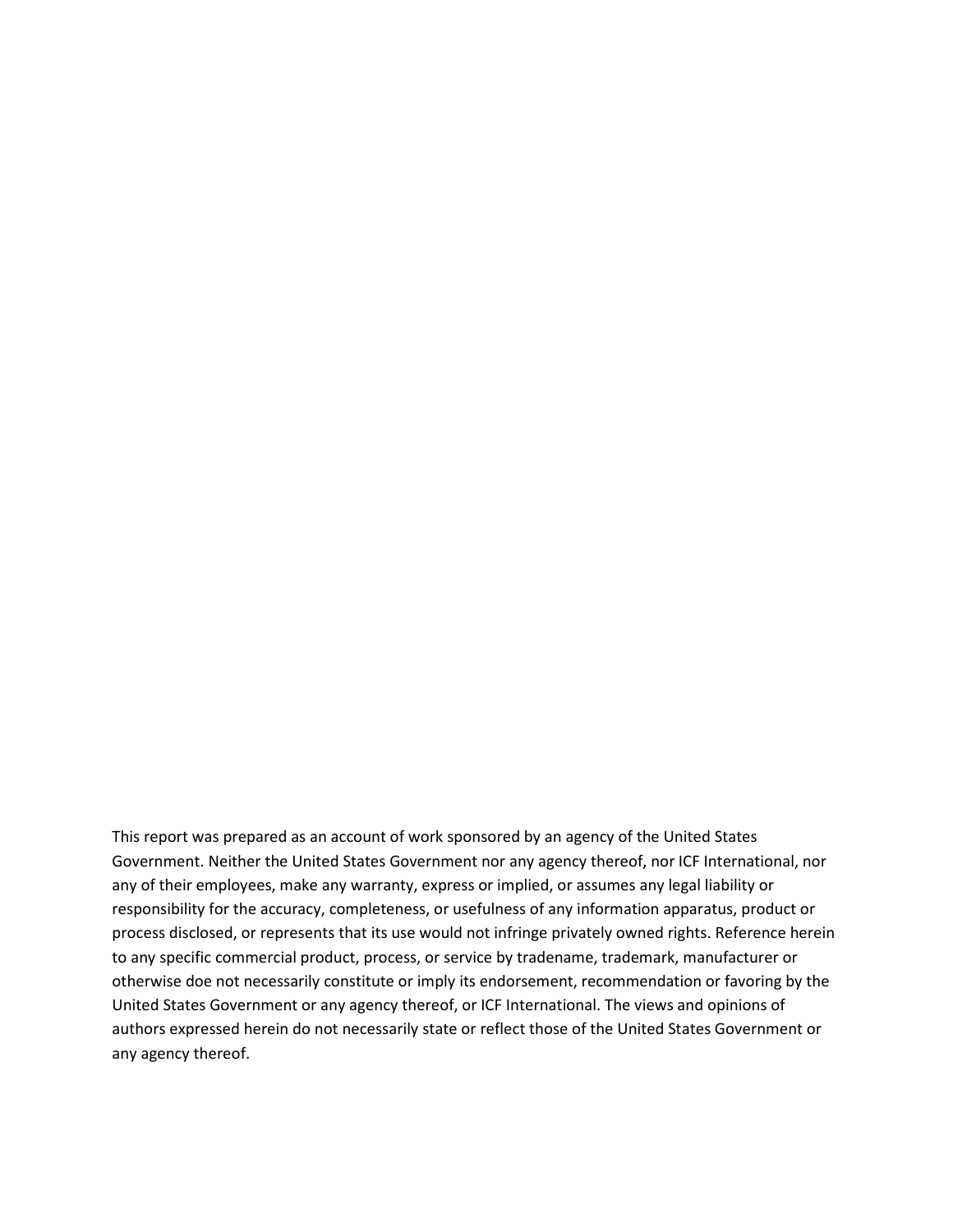# **Table of Contents**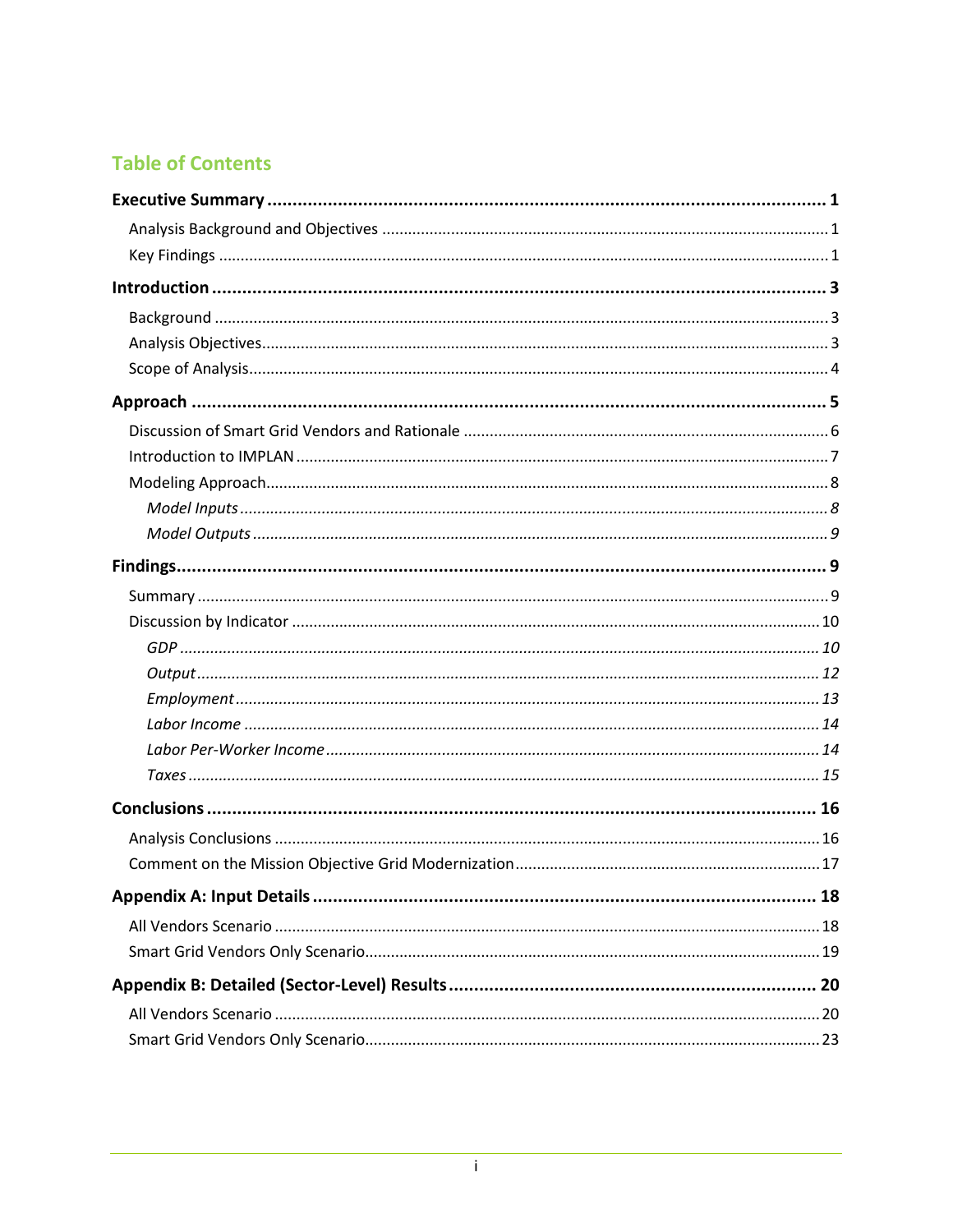## **Executive Summary**

## **Analysis Background and Objectives**

This study analyzes the economy-wide impacts of the American Recovery and Reinvestment Act of 2009 (Recovery Act or ARRA) funding for Smart Grid project deployment in the United States, administered by the U.S. Department of Energy Office of Electricity Delivery and Energy Reliability (DOE OE). The time period of the investments analyzed cover expenditures from August 2009 to March 2012, which encompasses nearly three billion dollars in publicly documented expenditures. The Smart Grid support from the U.S. Department of Energy (DOE) included the Smart Grid Investment Grants (SGIG) and the Smart Grid Demonstration Program (SGDP). These investments under the Recovery Act were intended to serve a dual mission: a primary mission of economic stimulus for the American workforce and the nation's economy as a whole, and a secondary mission of supporting the specific program or Agency mission through the authorizing department, which in this case is the modernization of the United States electricity grid. Both missions are reflected in the ARRA Smart Grid projects, as they have generated economic benefits and are beginning to demonstrate that the deployment of Smart Grid technology is leading to operational, customer, and reliability benefits. These benefits, however, are being realized on different time horizons, and the present analysis follows the economic effects of the immediate spending, and represents a measure of performance towards the primary mission.

#### **Key Findings**

**ARRA funding and matching support from utilities and the private sector in the SGIG and SGDP programs generated a significant impact on the U.S. economy.** As of March 2012, the total invested value of \$2.96 billion to support Smart Grid projects generated at least \$6.8 billion in total economic output.

**Smart Grid deployment positively impacted employment and labor income throughout the economy.** Overall, about 47,000 full time equivalent jobs were supported by investments. Among Smart Grid vendors - an ecosystem of manufacturers, information technology and technical services providers about 12,000 direct jobs were supported, with the remaining jobs being in those companies' respective supply chains and induced by the money spent throughout the broader economy.

**Investment in core Smart Grid industries supports high-paying jobs.** Industrial sectors that benefit directly include computer systems design, technical and scientific services and consulting, and electrical/wireless equipment and component manufacturing. Industrial sectors that experience indirect and induced benefits include real estate, wholesale trade, financial services, restaurants, and health care. Smart Grid ARRA investments also supported employment in personal service sectors such as health care, financial services, real estate, and food/restaurants through indirect and induced impacts.

**The Smart Grid Gross Domestic Product (GDP) multiplier is higher than many forms of government investment.** For every \$1 million of direct spending, which includes both government ARRA funds and private sector matching, the GDP increased by \$2.5 to \$2.6 million, depending on the scenario being evaluated, which compares favorably against other potential government investments in general spending or other types of infrastructure.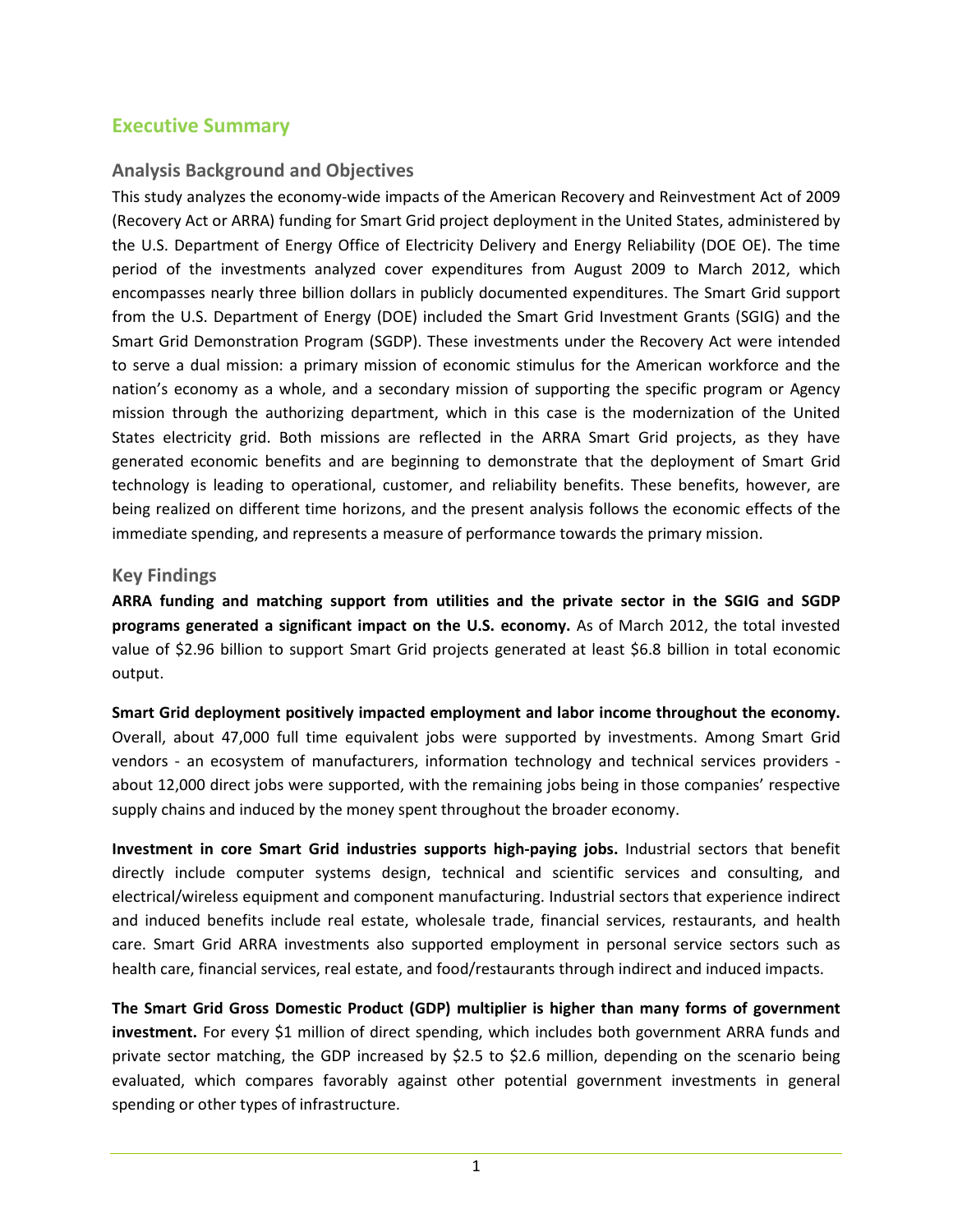The inputs for this analysis are based on actual SGIG and SGDP payments to vendors reported in www.Recovery.gov made from August 2009 through March 2012, and the associated matching investments made by the grant recipients in the private sector. Matching investments were assumed to be equal to the Federal payments. By confining this analysis to actual payments to vendors, as reported by grant recipients in a publicly available website, the number of assumptions necessary to perform the analysis is low, and these results can be reproduced or analyzed by others.

The key objective of this study is to understand the flow of funds through the ARRA Smart Grid projects to the community of vendors necessary to accomplish these ambitious projects. Many industrial sectors benefit from Smart Grid investments, and the economic and labor impacts are substantially broader than the first line of organizations and companies receiving the funds.

The analysis uses the IMPLAN model (www.implan.com) to estimate the economy-wide impacts associated with two investment scenarios:

- **•** All Vendors Scenario. This scenario reflects federal and matching industry investments (\$2.96 billion) made to core Smart Grid vendors and those vendors not considered core to the Smart Grid industries but still associated with grid modernization. These non-core vendors include accounting, legal, freight, and temporary employment services and equipment rental, among others.
- equipment rental, among others.<br> **Smart Grid Vendors Only Scenario**. This scenario is a subset of the All Vendors Scenario, and consists of federal and matching industry investments (\$2.11 billion) in core Smart Grid vendors (e.g., systems design, professional services, and electronic component manufacturing), which allows for additional analysis of this important class of companies.





analysis of this important class of companies.<br>The economic analysis estimates the impact that each scenario has on Gross Domestic Product economic output, employment, labor income, and tax impacts. The summary in Table 1 below presents the results for each scenario in terms of employment, total labor income, GDP and economic output impacts. Employment impacts are described in terms of the number of jobs that are supported by the impacts. Employment impacts are described in terms of the number of jobs that are supported by the<br>ARRA Smart Grid projects. These jobs may include both newly created jobs as well as existing jobs that would have been lost if not for the investment. Labor income is the value of all forms of employment income, including employee compensation (wages and benefits) and proprietor (owner) income. GDP is the market value of the goods and services produced by labor and property located within the borders of the United States. It is one of the best indicators of a program's impact, as it captures value-added impact, meaning it is equal to its gross output (which consists of sales or receipts and other operating income, commodity taxes, and inventory change) minus its intermediate inputs (which consist of energy, raw materials, semi-finished goods, and services) that are purchased from domestic industries or from foreign sources. In comparison, economic output represents the total value of industry production, or in basic terms, the economic value of each industry's sales. Expenditures from the ARRA Smart Grid rchased from domestic industries or from<br>he total value of industry production, or in<br>Expenditures from the ARRA Smart Grid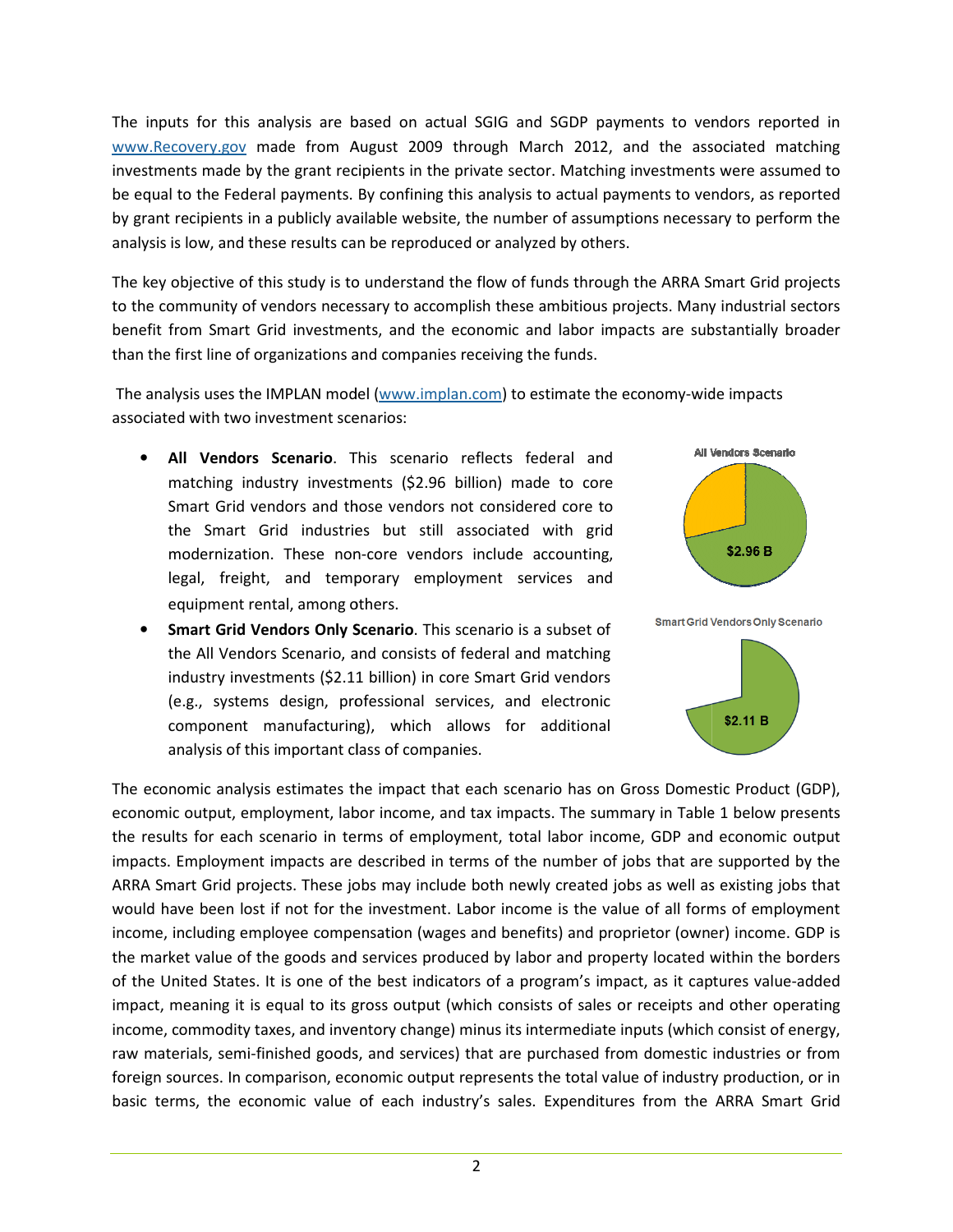program also generate federal, state and local taxes due to the program investment, as shown in the table below.

| $1$ upit 1 $\rightarrow$ ummur y Results |                    |                                |  |  |  |
|------------------------------------------|--------------------|--------------------------------|--|--|--|
|                                          |                    | <b>Total Impact</b>            |  |  |  |
|                                          | <b>All Vendors</b> | <b>Smart Grid Vendors Only</b> |  |  |  |
| <b>Employment (jobs)</b>                 | 47,000             | 33,000                         |  |  |  |
| Labor Income (2010\$)                    | \$2.86 Billion     | \$2.07 Billion                 |  |  |  |
| GDP (2010\$)                             | \$4.18 Billion     | \$2.91 Billion                 |  |  |  |
| Economic Output (2010\$)                 | \$6.83 Billion     | \$4.79 Billion                 |  |  |  |
| State and Local taxes (2010\$)           | \$0.36 Billion     | \$0.26 Billion                 |  |  |  |
| Federal taxes (2010\$)                   | \$0.66 Billion     | \$0.49 Billion                 |  |  |  |

#### *Table 1 –Summary Results*

The Smart Grid projects that received funding under these two ARRA Smart Grid programs are representative of typical Smart Grid investment that is expected to occur for years to come in the United States. Follow-on investments, funded by State, ratepayer and private sector sources are likely to have a similarly positive impact profile, and should continue to generate high technology and professional jobs as grid modernization continues. Sustaining and accelerating the pace of electric infrastructure modernization by demonstration, research and information sharing is one of the core missions of the DOE OE.

## **Introduction**

## **Background**

The U.S. Department of Energy's Office of Electricity Delivery and Energy Reliability (DOE OE) is developing a better understanding of the Smart Grid vendor ecosystem and marketplace, and is evaluating the impact of American Recovery and Reinvestment Act of 2009 (ARRA) funds on this marketplace. DOE OE has identified and classified the core Smart Grid vendors, assessed the overall market size and networks of vendors in the Smart Grid domains, and assessed the economic impacts of ARRA investments on these different markets.

## **Analysis Objectives**

The key objective of this study is to understand the flow of funds through the Smart Grid projects and the associated vendor ecosystem that benefit from ARRA Smart Grid funds and to gain a better understanding of the associated economic impacts of the Smart Grid investments on the broader economy.

This study analyzes the economy-wide impacts associated with ARRA funding for Smart Grid project deployment in the United States. The inputs for this analysis are based on actual Smart Grid Investment Grant (SGIG) and Smart Grid Demonstration Program (SGDP) payments to vendors reported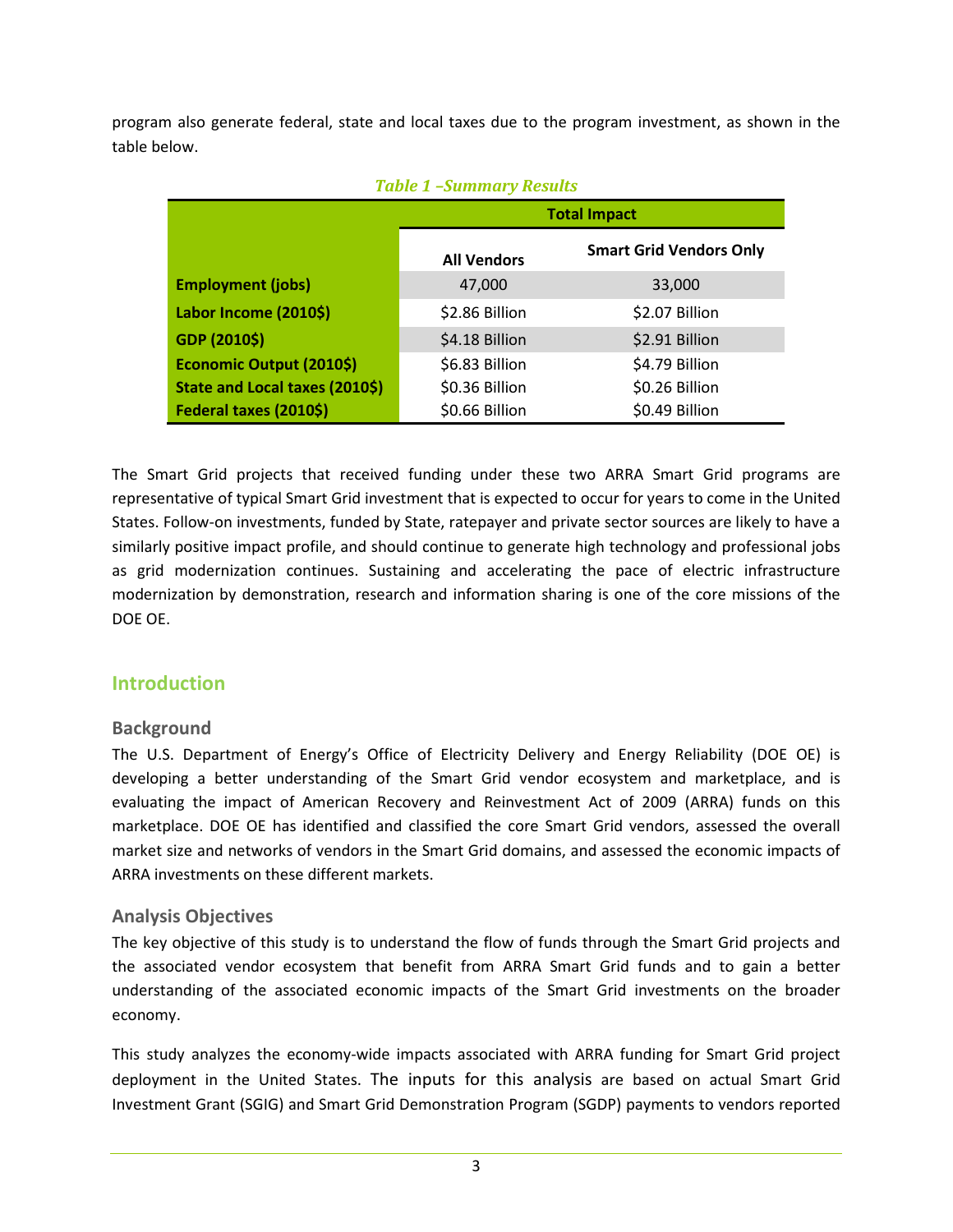in www.Recovery.gov. Payments to vendors for goods and services supplied from August 2009 to March 2012 are included in the analysis. It should be noted that www.Recovery.gov only captures the federal portion of the payments made to vendors, and such payments must be doubled to arrive at the actual amounts to reflect the matching contributions from the grant recipients.

## **Scope of Analysis**

amounts to reflect the matching contributions from the grant recipients.<br>Scope of Analysis<br>Investments made in the Smart Grid through ARRA are intended to serve a dual mission. The primary mission focuses on the immediate need to provide economic stimulus and job creation. Second, the Recovery Act serves as a mechanism to further support the specific program or agency mission of the authorizing department, in this case, DOE's mission to modernize electricity infrastructure to advance the nation's economic prosperity and security. Both missions are pursued by the ARRA Smart Grid projects, and are expected to generate economic benefit, job creation and labor income. The broader benefits associated with Smart Grid are expected to be realized on different time scales and durationssee Figure 1.

## *Figure 1 – ARRA Smart Grid Project Mission*

# **DOE - Office of Electricity Dual Mission: Stimulus & Smart Grid**



This analysis is aimed only at the short term economic benefits associated with the Smart Grid investments (green area in Figure 1), and does not attempt to assess the economic, operational, or societal benefits of a Smart Grid itself, which is the subject of longer-term DOE OE data collection and analysis, with public releases planned for 2013 and 2014. As Figure 1 above illustrates, the longer-term analysis will aim to capture the continuing impacts associated with reliability, efficiency, and innovation.

The short-term impacts associated with the ARRA Smart Grid project investments and the associated private sector matched investments are analyzed using the IMPLAN model, which estimates the economy wide impacts associated with two investment scenarios (defined below), relative to a scenario without any of these investments. Using IMPLAN, DOE estimated the 2012 economic impact of the investments on key economic indicators, including GDP, economic output, employment, labor income, and tax revenue.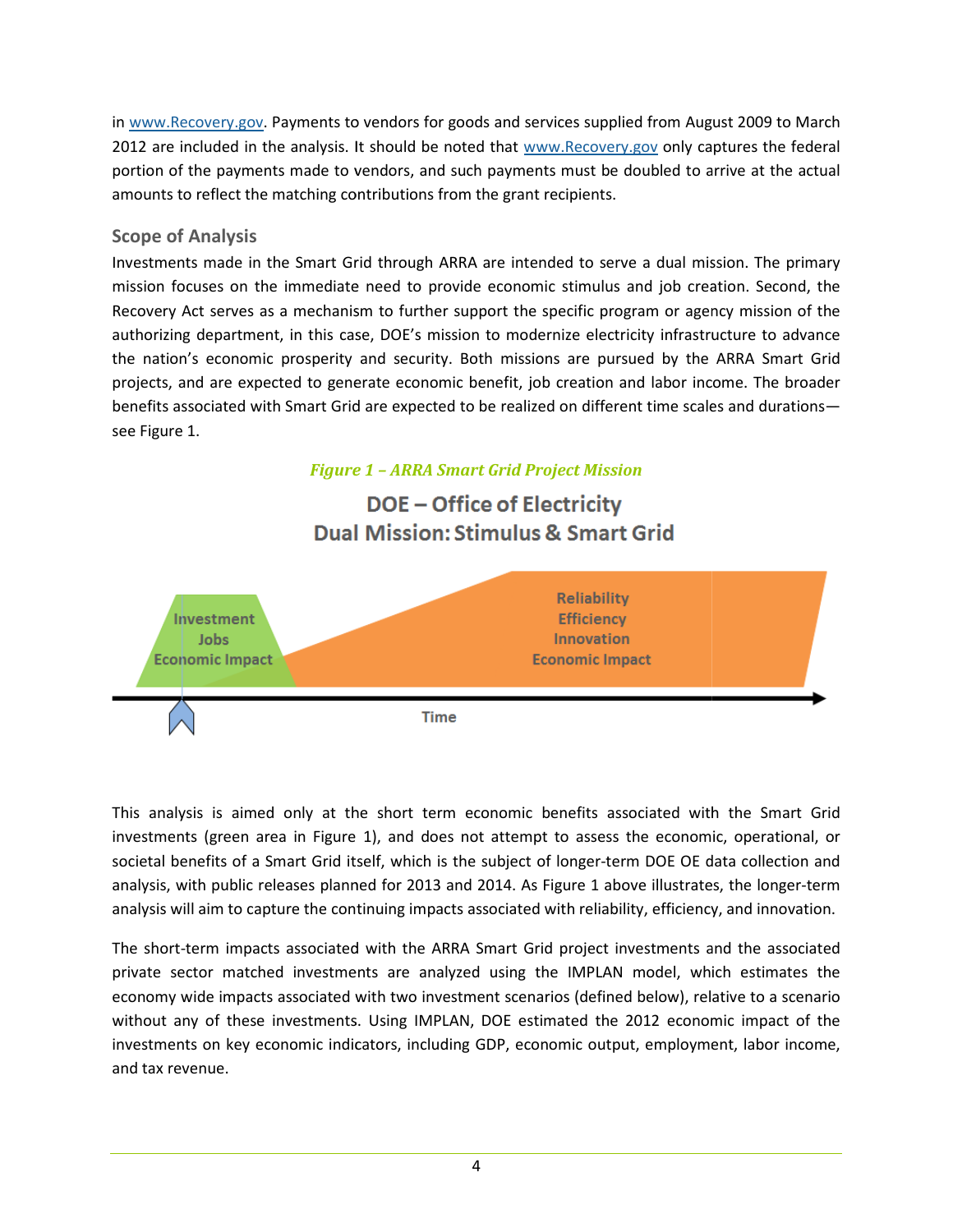## **Approach**

Two different scenarios were formulated for economic analysis: the All Vendors Scenario and the Smart Grid Vendors Only Scenario.

- The **All Vendors Scenario** includes payments to core Smart Grid companies, as well as "non-core" vendors, such as accountants, temporary employment agencies, general purpose software and hardware vendors, and other goods and services required to accomplish grid modernization. The All Vendors Scenario also included the required industry matched investments, which were assumed to be equal to the federal payments—i.e., the total investment analyzed was two times the federal investment by itself.
- **The Smart Grid Vendors Only Scenario** is a subset of the All Vendors Scenario, and it includes federal payments made by SGIG and SGDP to core Smart Grid companies. These companies specifically deliver Smart Grid technologies, goods and services (such as advanced metering infrastructure, energy management systems, distribution automation, etc.). As with the All Vendors Scenario, industry-matched investments were also included.



The full breadth of the economy-wide benefits of the Smart Grid ARRA investment are analyzed in the All Vendors Scenario, while the Smart Grid Vendors Only Scenario allows for a more focused analysis of the Smart Grid core vendors and their labor-related and economic effects.

*Both scenarios excluded any payments made by the Smart Grid ARRA awardees to their own employees as well as internal project expenses that did not result in vendor payments. Although these expenditures are relevant, this analysis was deliberately confined to publicly available data that reflects declared vendor payments. The result, however, is that this analysis does not capture awardees labor income or employment, and some portion of economic impact. It should also be noted that vendor payments of less than \$25,000 were not required to be reported in www.Recovery.gov, and are not included in this analysis. Thus, the analysis potentially undercounts direct expenditures, and the analysis represents a conservative estimate of direct impacts.*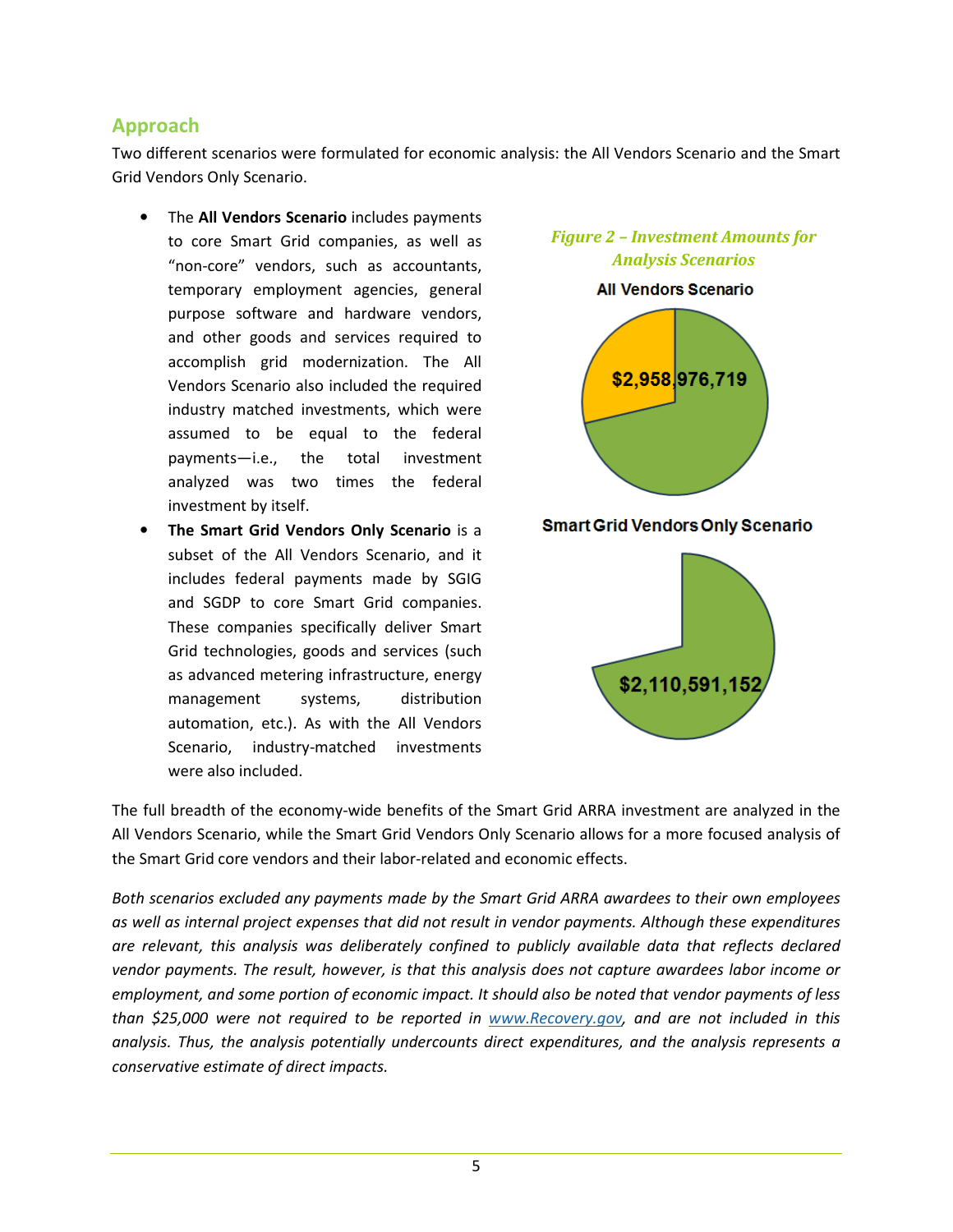#### **Discussion of Smart Grid Vendors and Rationale**

To create a list of core Smart Grid vendors, OE identified initial vendors from a previous list of companies compiled by the DOE in  $2010<sup>1</sup>$  and expanded the list to include Smart Grid vendors who attended major U.S. electric power and smart grid conferences or appeared in industry journals, major publications, or internet-based searches. Over 580 vendors were evaluated, about 400 of which were designated as core Smart Grid vendors and analyzed in more detail. Based on a vendor's corporate website, partner websites, and other related internet searches, the primary products and services that were marketed for Smart Grid related applications were identified and classified. In addition, relationships between a particular vendor and other Smart Grid related vendors were identified, based on analyzing partner lists on corporate websites, press releases and industry news.

The amount of ARRA related payments (under the SGIG and SGDP) to all vendors were derived from the www.Recovery.gov website. While the ARRA payments to vendors continue to date, only payments up to March 2012 were included in the analysis. Table 2 below lists the top 20 Smart Grid vendors out of a total of 117 Smart Grid vendors reported as receiving payments. Each vendor listed in Table 2 operates within an ecosystem of partners and suppliers that are not apparent in a top line analysis.

| <b>Company</b>                | <b>ARRA Funds (\$)</b> |
|-------------------------------|------------------------|
| Itron                         | \$304,828,804          |
| Trilliant                     | \$99,494,396           |
| Accenture                     | \$53,955,271           |
| Honeywell                     | \$50,856,201           |
| <b>GE</b>                     | \$44,646,429           |
| Landis+Gyr                    | \$44,388,260           |
| <b>Sensus</b>                 | \$38,900,498           |
| <b>IBM</b>                    | \$36,461,152           |
| <b>S&amp;C Electric</b>       | \$33,590,952           |
| Alcatel-Lucent                | \$33,171,014           |
| <b>Elster</b>                 | \$30,223,339           |
| Oracle                        | \$26,730,073           |
| <b>Tantalus</b>               | \$21,059,544           |
| Black&Veatch                  | \$19,787,742           |
| <b>Silver Spring Networks</b> | \$14,417,285           |
| <b>BPL Global</b>             | \$12,728,072           |
| <b>ABB</b>                    | \$12,424,186           |
| <b>Grid One Solutions</b>     | \$10,014,822           |
| <b>Cooper Power Systems</b>   | \$8,964,545            |
| <b>Quanta Services</b>        | \$8,646,263            |
| Total (top 20)                | \$905,288,847          |

#### *Table 2 – Top 20 Smart Grid Companies Receiving Smart Grid ARRA and Matching Funds*

<u>.</u>

<sup>1</sup> http://energy.gov/oe/downloads/2010-us-smart-grid-vendor-ecosystem-report-companies-and-marketdynamics-shaping.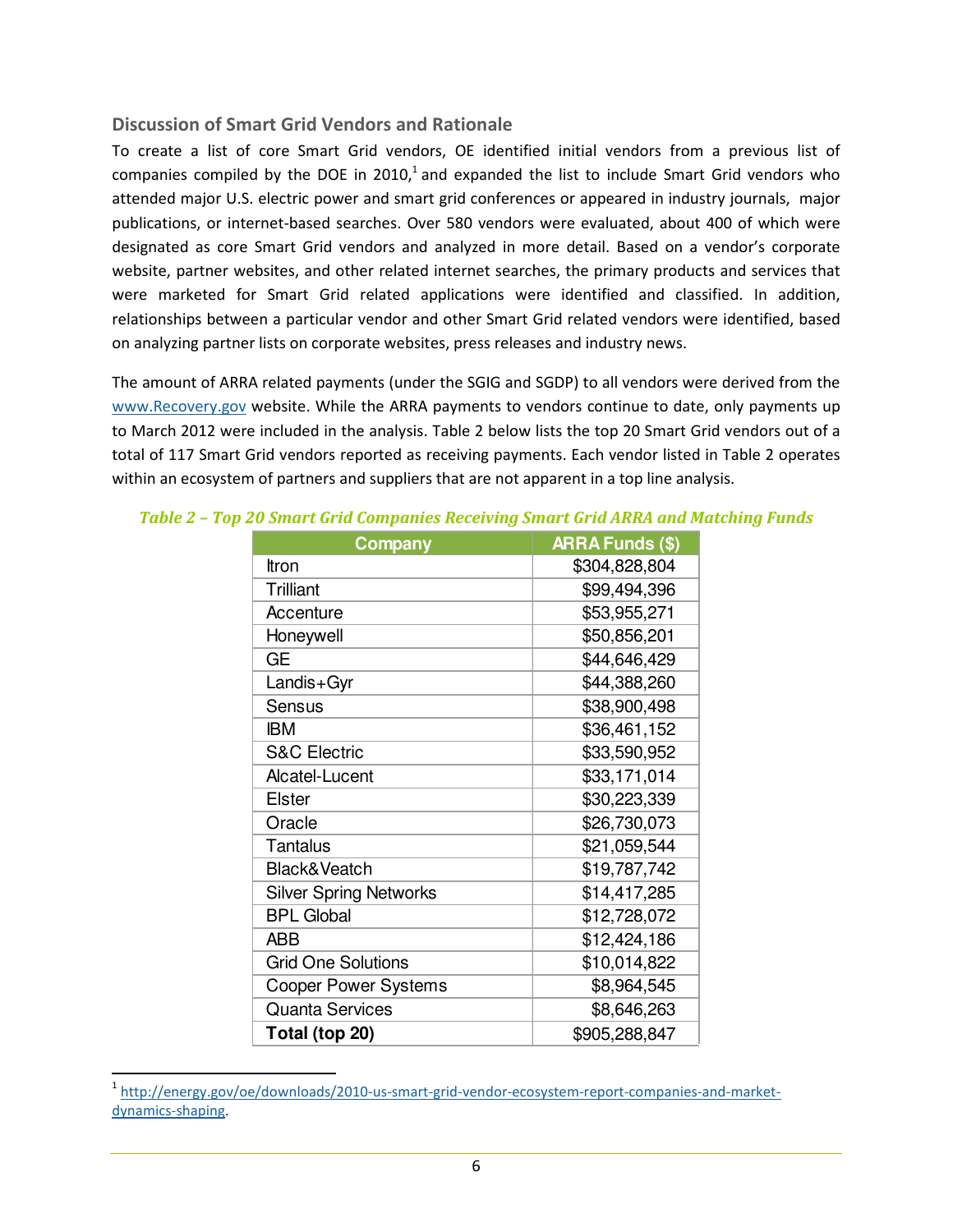A review of the funded companies indicates that the majority of the Smart Grid vendors are publicly traded. In addition to the 117 core Smart Grid vendors, ARRA payments included a number of other non-core vendors that support the development and operation of the Smart Grid projects.

## **Introduction to IMPLAN**

IMPLAN, a proprietary model maintained by the Minnesota IMPLAN Group (www.implan.com), is a widely used and effective regional economic analysis model that uses average expenditure data from industries. Expenditures in these industries "reverberate" up to the supplier industries; IMPLAN traces and calculates the multiple rounds of secondary indirect and induced economic impacts throughout the supply chain which remain in the selected region (see Figure 3). The regions can be the entire U.S., specific regions within the U.S., or various states. This Smart Grid analysis is conducted for the entire U.S.

Whenever new industry activity or income is injected into a selected regional economy (in this analysis, the entire U.S.), it initiates a "ripple" or multiplier effect that creates an economic impact that is often larger than the initial input. The multiplier effect is generated because the recipients of the new income spend some percentage of it in the region and the subsequent recipients of that income share, in turn, spend some share of it, and so on. The total spending impact of the new activity is the sum of these multiple, but progressively smaller, rounds of spending within the local economy. This additional economic activity creates new local economic activity, jobs (i.e., the total employment), and tax revenues for federal and state/local governments (i.e., the total fiscal impact).

For this analysis, DOE used the most recent version of IMPLAN (Version 3.0) model with a national-level data set. IMPLAN Version 3.0 uses 2010 data and improves on previous versions of the model by implementing a methodology for estimating regional imports and exports.

The IMPLAN model is based on the input-output data from the U.S. National Income and Product Accounts (NIPA) from the Bureau of Economic Analysis. The model includes 440 economic sectors based on the North American Industry Classification System (NAICS). The model uses region-specific multipliers to trace and calculate the flow of dollars from the industries that originate the economic activity to supplier industries that generate additional activity (as noted above). These multipliers are thus coefficients that "describe the response of the economy to a stimulus (a change in demand or production)." Figure 3 below illustrates the three types of impacts used in IMPLAN:

- **Direct** represents the economic impacts (e.g., employment or output changes) due to the direct investments, such as payments to companies in Smart Grid 'core' industries.
- **Indirect** represents the economic impacts due to the industry inter-linkages caused by the iteration of industries purchasing from industries, brought about by the changes in final demands (e.g., when a meter manufacturer purchases computer chips from another company).
- **Induced** represents the economic impacts on all local industries due to consumers' consumption expenditures arising from the new household incomes that are generated by the direct and indirect effects of the final demand changes (e.g., a worker purchases new clothing or purchases food in restaurants).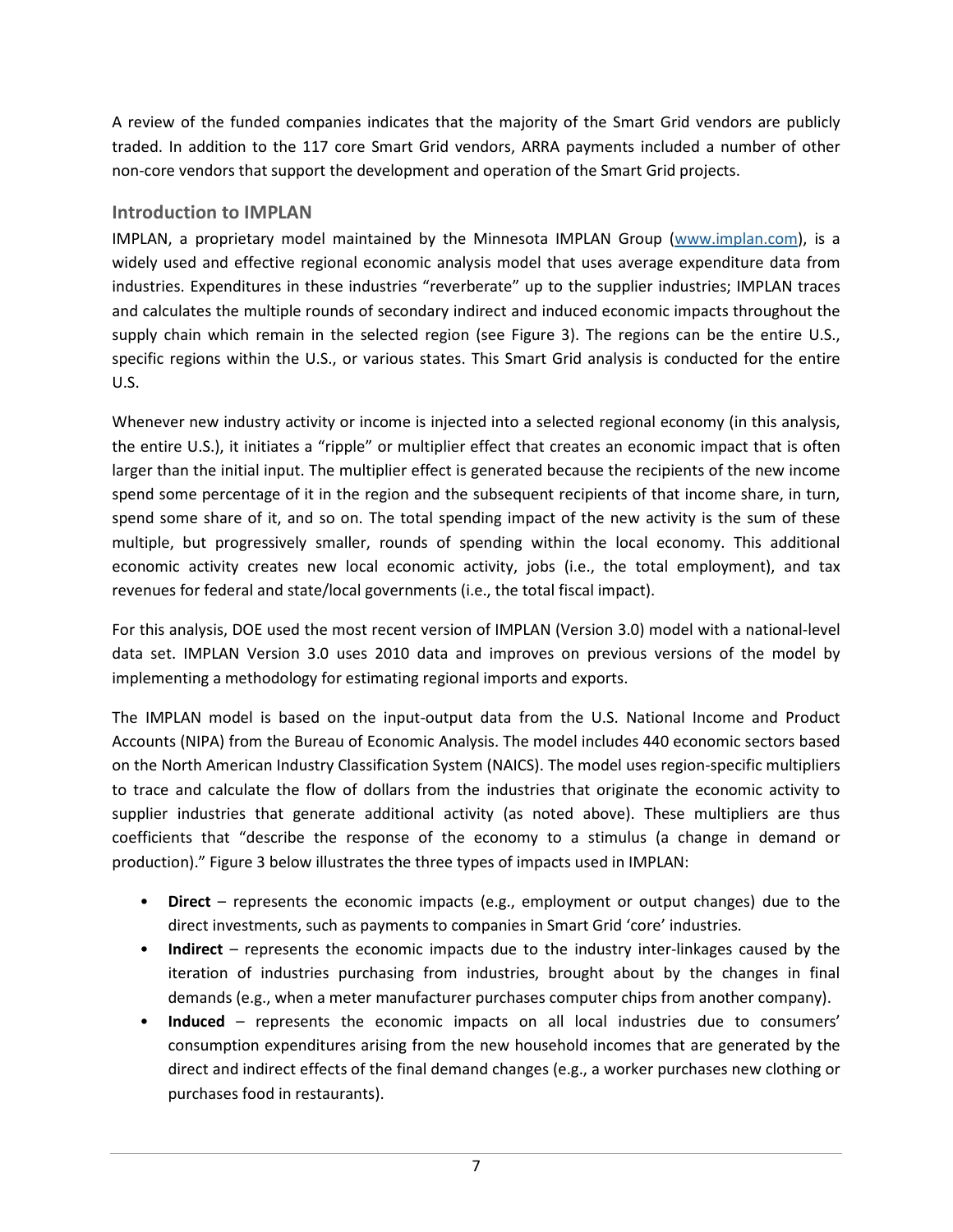#### *Figure 3 – Schematic of IMPLAN Model: Economic Impact Analysis of Smart Grid ARRA Funding Analysis*



The total impact is simply the sum of the direct and the multiple rounds of secondary indirect and induced impacts that remain in the region (the entire U.S. in this case). IMPLAN then uses this total impact to calculate subsequent impacts such as total jobs created and tax impacts. This methodology, and the use of IMPLAN, is well-established and consistent with numerous other studies of national policy.

DOE used IMPLAN default information for each industry's local purchase coefficients (LPC). The LPC accounts for spending "leakages" outside the modeling region, in this case the entire U.S. For example, accounts for spending "leakages" outside the modeling region, in this case the entire U.S. For example,<br>an industry that relies heavily on imported raw materials or non-U.S. labor will have a lower LPC, meaning that direct spending and subsequent rounds of economic impact in that industry will "leak" outside of the nation.

The leakage value accounts for economic activity occurring outside of the U.S. as result of ARRA support for Smart Grid. For this analysis, the use of the IMPLAN default LPCs might overestimate the leakages, because results indicate that the most significant leakages occur during direct spending. Thus, DOE's analysis provides a more conservative estimate of the total impact in the U.S. because results indicate that the most significant leakages occur during direct spending. Thus, DOE's<br>analysis provides a more conservative estimate of the total impact in the U.S.<br>Model Inputs<br>The first step to conducting

#### **Modeling Approach**

#### **Model Inputs**

different scenarios considered in this analysis. As discussed above, the inputs are based on actual SGIG and SGDP payments to vendors, as reported in www.Recovery.gov.

For the Smart Grid Vendors Only Scenario, direct payments made only to core Smart Grid vendors (and matching industry funds) were used as input to the model. For the All Vendors Scenario, payments to core Smart Grid as well as "non-core" vendors (and the total associated matching industry funds) were included as input to the model.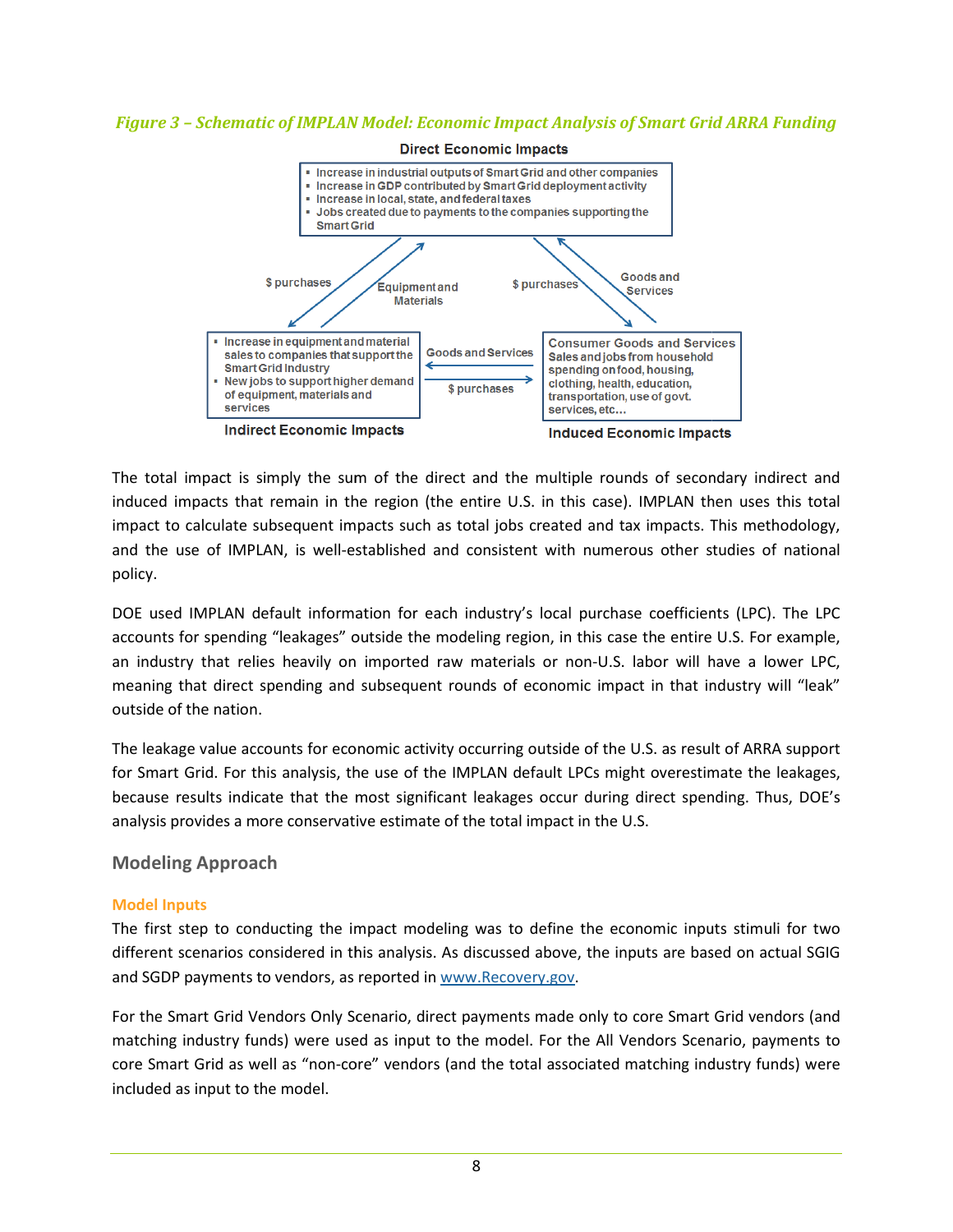Next, each vendor was matched to the relevant industry code, based on NAICS codes. DOE obtained the primary NAICS codes for nearly 300 core Smart Grid vendors (mostly based on data from INFOUSA and additional analysis). Using these NAICS codes, and mapping between NAICS code and IMPLAN sectors, DOE mapped the relevant vendors to IMPLAN sectors. The Smart Grid vendors with NAICS code were mapped to 33 IMPLAN sectors, about 8% of total IMPLAN sectors. This implies that the Smart Grid industry has a diverse set of companies/vendors with a significant footprint in the U.S. economy. The input dollar amounts for the various IMPLAN sectors are shown in Appendix A.

#### **Model Outputs**

Once the data was prepared for input into IMPLAN, DOE ran the model for each scenario and generated the outputs. Outputs were reported for the direct, indirect, and induced impacts under each scenario in terms of employment, labor income, GDP, total economic output, and state/local and federal tax revenue. The sector level output for employment is shown in Appendix B.

## **Findings**

#### **Summary**

The summary table below (Table 4) presents the results for each scenario in terms of employment, total labor income, GDP and economic output impacts. Labor income is the value of all forms of employment income, including employee compensation (wages and benefits) and proprietor (owner) income. GDP is the market value of the goods and services produced by labor and property located within the borders of the United States. It is one of the best indicators of a program's impact as it captures value-added impact, i.e., it is equal to its gross output (which consists of sales or receipts and other operating income, commodity taxes, and inventory change) minus its intermediate inputs (which consist of energy, raw materials, semi-finished goods, and services) that are purchased from domestic industries or from foreign sources. In comparison, economic output represents the total value of industry production or in basic terms the value of each industry's sales.

|  | <b>Table 4 - Summary Results</b> |  |
|--|----------------------------------|--|
|--|----------------------------------|--|

|                                       |                    | <b>Total Impact</b>       |
|---------------------------------------|--------------------|---------------------------|
|                                       | <b>All Vendors</b> | <b>Smart Grid Vendors</b> |
| <b>Employment (jobs)</b>              | 47,000             | 33,000                    |
| Labor Income (2010\$)                 | \$2.86 Billion     | \$2.07 Billion            |
| GDP (2010\$)                          | \$4.18 Billion     | \$2.91 Billion            |
| Economic Output (2010\$)              | \$6.83 Billion     | \$4.79 Billion            |
| <b>State and Local taxes (2010\$)</b> | \$0.36 Billion     | \$0.26 Billion            |
| Federal taxes (2010\$)                | \$0.66 Billion     | \$0.49 Billion            |

The results indicate that ARRA Smart Grid program investment generated significant benefits to the U.S. economy. For the All Vendors Scenario, \$2.96 billion in payments, which was comprised of \$1.48 billion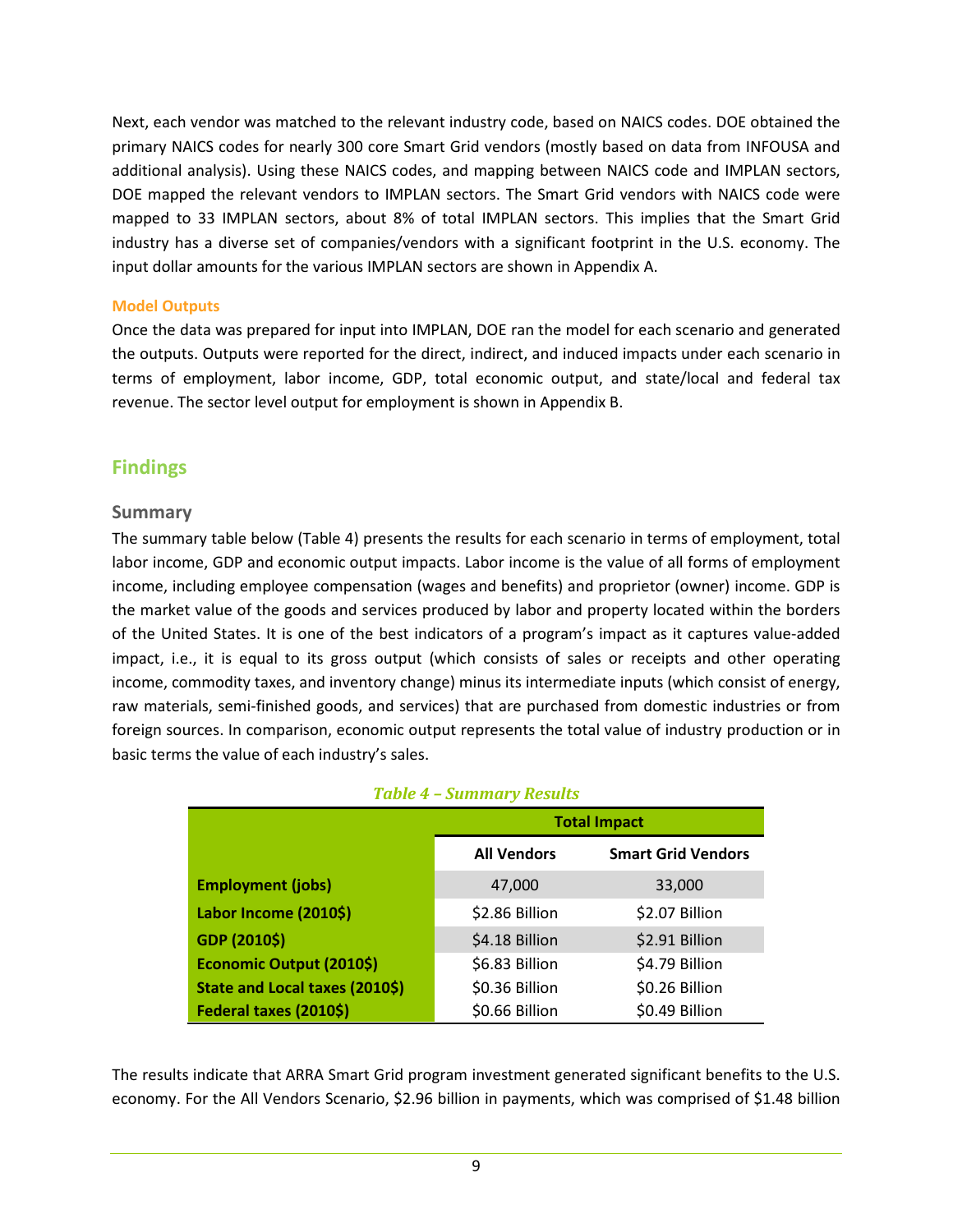of ARRA funding and \$1.48 billion in private sector matching funds, generated \$6.83 billion in total economic output. The Smart Grid Vendors Only Scenario generated payments of \$2.11 billion, which was comprised of \$1.05 billion of ARRA funding and \$1.05 billion in private sector match funds, generated \$4.79 billion in total economic output.

Positive impacts on labor income and employment occurred throughout the U.S. economy. In the All Vendors Scenario, 47,000 jobs were supported. The findings indicate that investment in core Smart Grid industries supports higher paying jobs compared to other non-core industries impacted by Smart Grid ARRA support. This is based on the fact that the average labor income in the Smart Grid Vendors Only Scenario is higher than the All Vendors Scenario, both of which exceed average income observed in the supply chain and the general economy. Industrial sectors that benefited directly from ARRA support include computer systems design, technical and scientific services and consulting, and electrical/wireless equipment and component manufacturing. These high impact sectors indirectly benefit and induce growth in real estate, wholesale trade, financial services, restaurants, and health care sectors.

DOE also calculated the GDP multiplier associated with each scenario. For every \$1 million of direct spending, which includes both ARRA and private sector matching funds, the GDP increased by \$2.5 to \$2.6 million. This "Smart Grid" GDP multiplier is higher than many forms of government investments and is also higher than direct transfer to individuals.

## **Discussion by Indicator**

The following sections describe in more detail the results of the analysis.

## **GDP**

GDP is one of the best indicators of a program's impact as it captures the net value (value-added) associated with the investment. As can be seen in Figure 4, the All Vendors Scenario contributes \$4.18 billion to the nation's GDP, with the Smart Grid Vendors Only Scenario contributing \$2.91 billion. The amplifying effect of the direct effect versus total economic effect is termed a "GDP multiplier," and is often used to compare investment alternatives.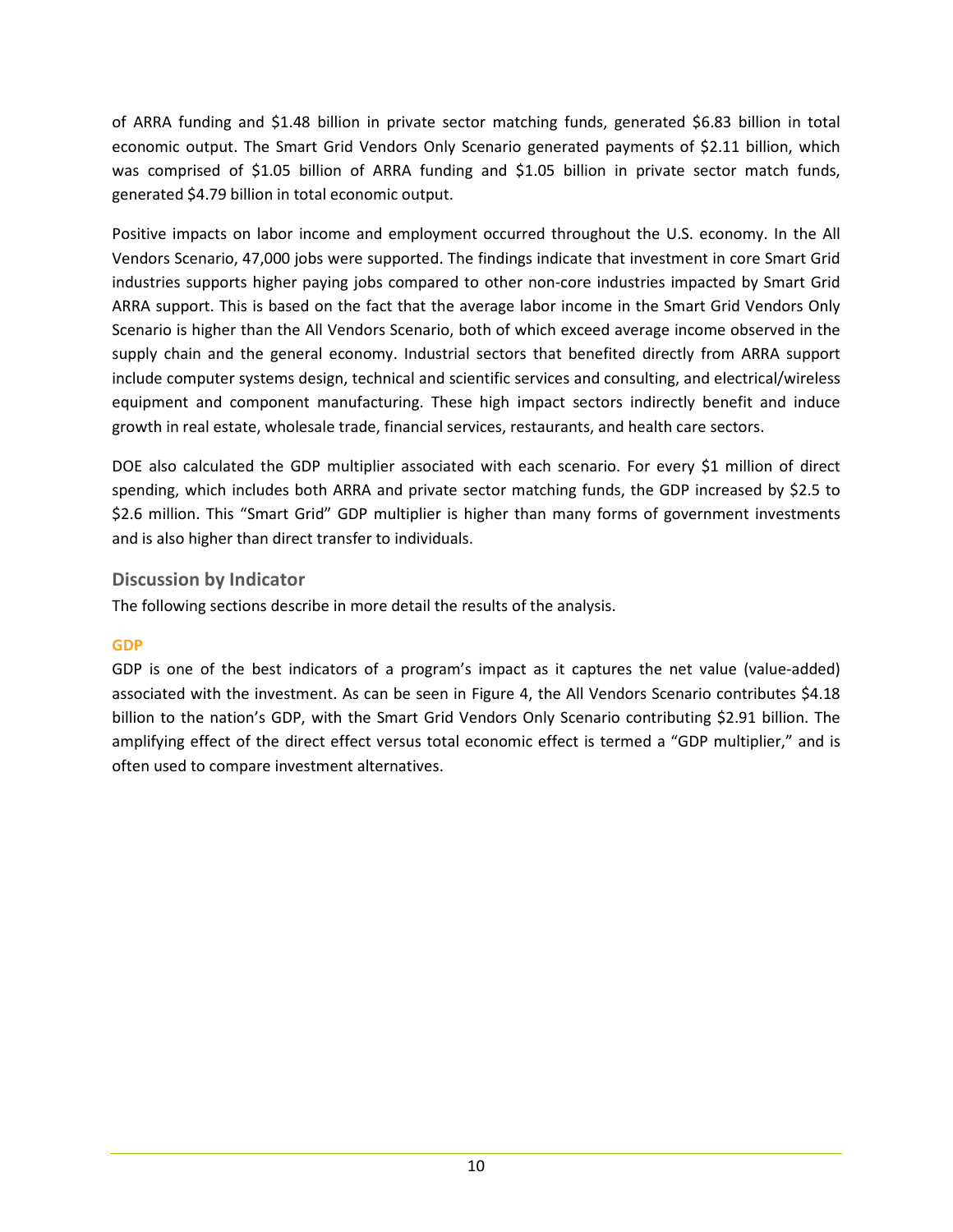

*Figure 4 – Smart Grid ARRA Support's Impact on Gross Domestic Product*

A GDP multiplier is often used to compare investment alternatives by measuring the value of the output compared to the input, or in other words the "bang for the buck" of a policy or program. For the All compared to the input, or in other words the "bang for the buck" of a policy or program. For the All<br>Vendors Scenario, for every \$1 million of direct spending, the GDP grew by \$2.5 million (i.e., a GDP multiplier of 2.5), and for the Smart Grid Vendors Only Scenario, the GDP increased by \$2.6 million. Direct spending in this case includes the sum of both ARRA and private sector matching funds.

The Congressional Budget Office published estimates of the GDP multipliers associated with various types of public spending. As can be seen in Table 5, both ARRA Smart Grid scenarios have slightly higher types of public spending. As can be seen in Table 5, both ARRA Smart Grid scenarios have slightly higher<br>GDP multipliers compared to the maximum achieved (or similar) multipliers from government procurement programs, state/local infrastructure projects, other state/local programs, or direct payments to citizens. This is a significant finding, as it means that for every dollar invested in the ARRA Smart Grid programs, the resulting impact was higher or comparable to other investment opportunities.<br>This result, coupled with the long term benefits of Smart Grid deployment, which include increases in This result, coupled with the long term benefits of Smart Grid deployment, which include increases in reliability, electrical distribution and transmission efficiency, operational efficiency, and flexibility that enable a more diverse energy portfolio, makes a strong case for continued Smart Grid deployment investment.

*Percentages may not equal 100% due to rounding*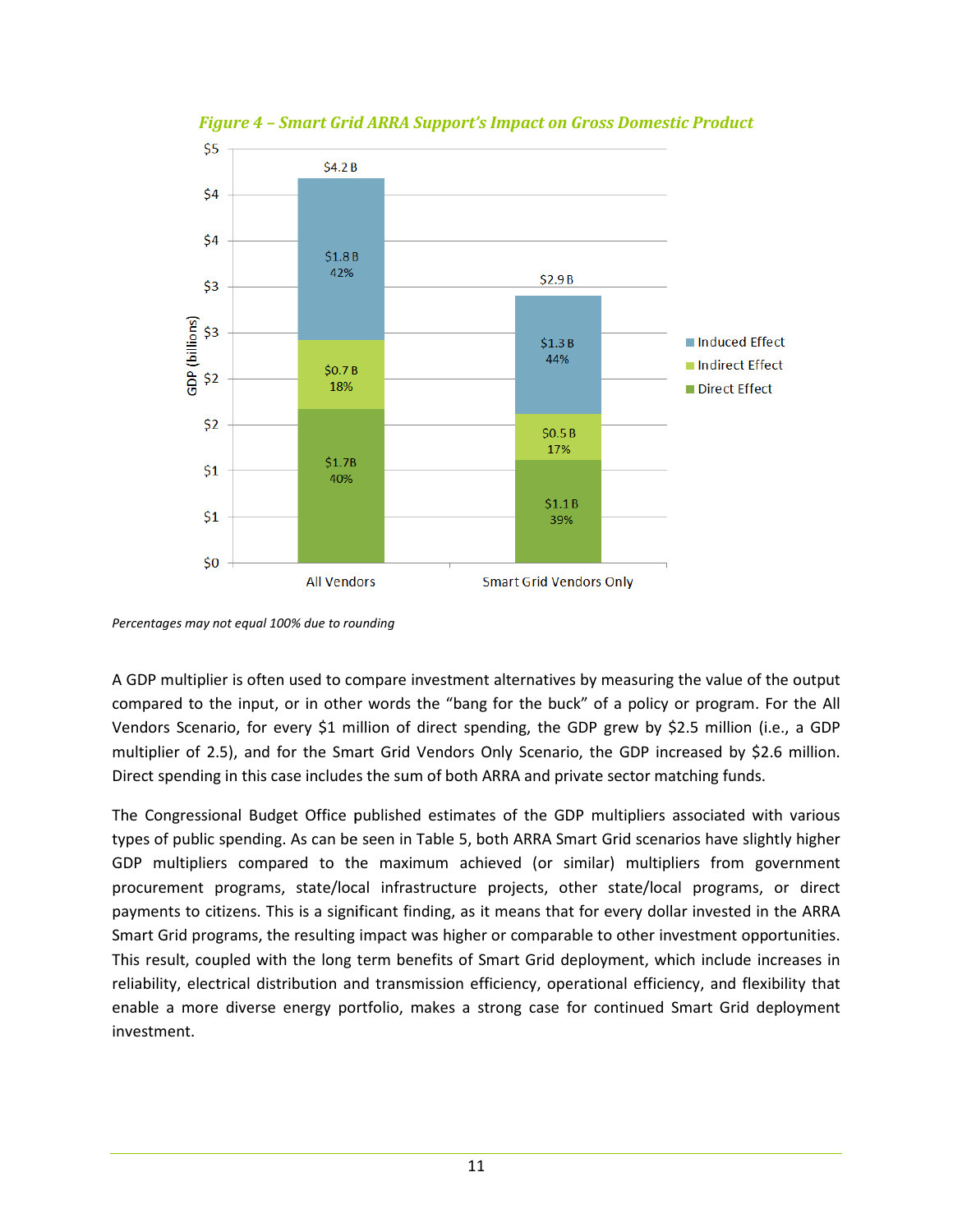| <b>Type of Activity</b>                                                | <b>Output Multiplier</b> |
|------------------------------------------------------------------------|--------------------------|
| All Vendors Scenario                                                   | 2.5                      |
| Smart Grid Vendors Only Scenario                                       | 26                       |
| Purchases of Goods and Services by the Federal Government              | $1.0 - 2.5$              |
| Transfer of Payments to State and Local Governments for Infrastructure | $1.0 - 2.5$              |
| Transfer of Payments to State and Local Governments for Other Purposes | $0.7 - 1.9$              |
| Transfer of Payments to Individuals                                    | $0.8 - 2.2$              |

#### *Table 5 – Comparison of GDP Multipliers*

Source: ICF/IMPLAN; Congressional Budget Office (CBO)

#### **Output**

Economic output is another commonly used standard measure for analyzing economic impact, as it includes all economic activity generated by a policy or investment. As can be seen in Figure 5, the ARRA Smart Grid program contributed at least \$6.83 billion to the economy. The direct effect, signified in dark green, represents the direct spending under each scenario. The direct spending of \$2.6 billion is less than the input amount of \$2.96 billion because of leakage, i.e., some of the economic output is occurring outside the U.S. Based on the modeling, as much as \$1.1 billion of economic output occurs<br>outside the U.S. due to leakages. However, nearly \$400 million are estimated to be leaked during the outside the U.S. due to leakages. However, nearly \$400 million are estimated to be leaked during the direct spending round, which is an overestimation as the direct spending for this program is in U.S.based companies. As noted above, because of this difference between how ARRA funds were actually used and the default modeling framework, the total estimated leakage is likely higher than in actuality.



#### *Figure 5 – Smart Grid ARRA Support's Impact on Grid Support's Impact on Economic Output Economic*

*Percentages may not equal 100% due to rounding*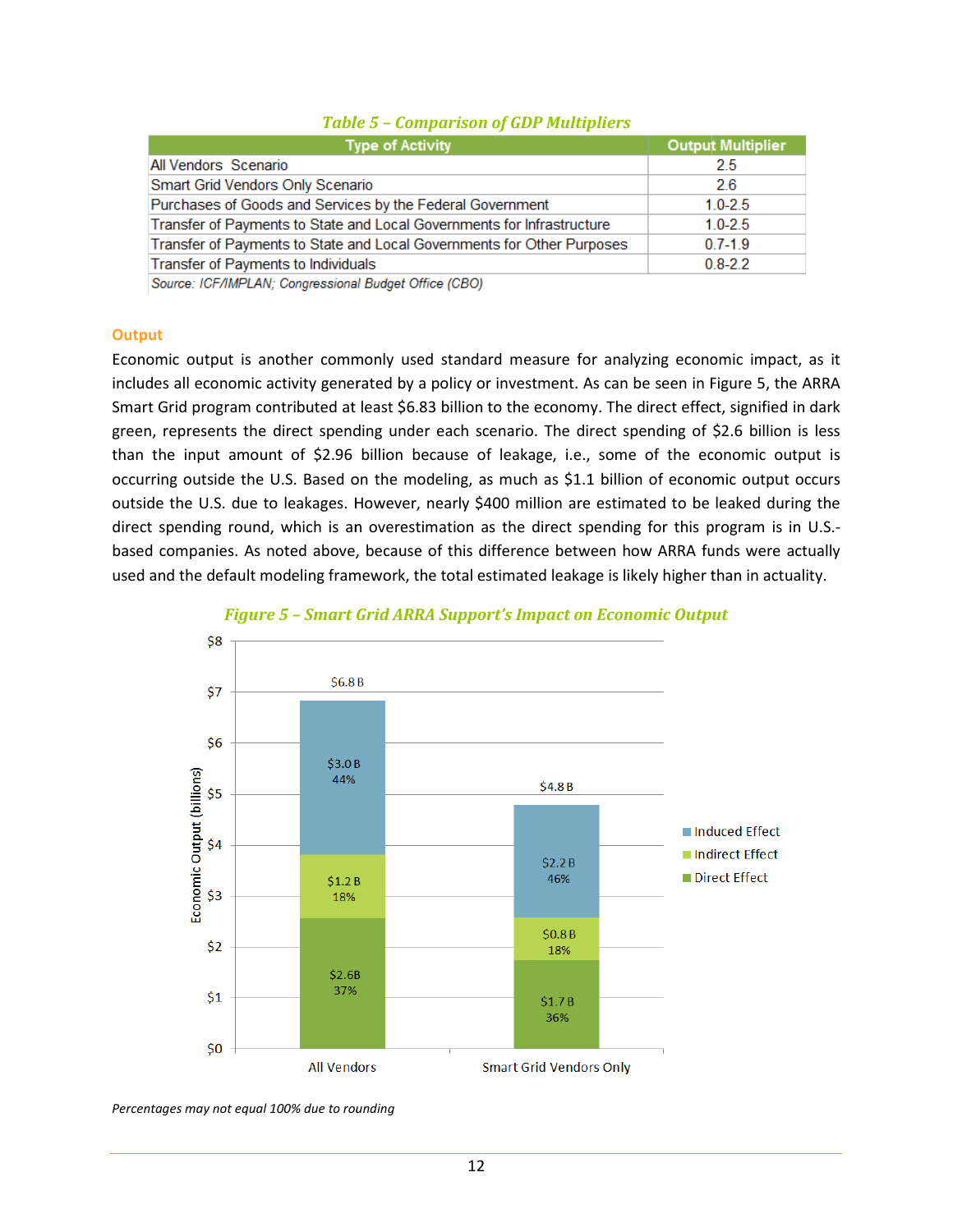#### **Employment**

Employment is probably the most commonly understood metric of economic impact, and was one of the clear policy missions for the entire ARRA program. As can be seen in Figure 6, the ARRA Smart Grid program supported at least 47,000 jobs. (As mentioned above in the Approach section, jobs of grant recipients' employees are not captured, and result in some undercounting.) The direct jobs, signified in dark green, represent the direct employment in the various companies. In the All Vendors Scenario, 18,000 jobs were supported by direct investment, with 29,000 jobs being supported by indirect and induced economic activities. In the Smart Grid Vendors Only Scenario, 12,000 jobs were supported directly, 6,000 indirect jobs in their respective supply chains. Given the mission of DOE OE to sustain and accelerate the pace of grid modernization in the U.S., employment and other economic impacts in the core Smart Grid vendor base is an important effect, as these organizations are critical to projects that follow. Smart Grid ARRA funding supported employment in a variety of sectors, including over 10,000 jobs in professional and technical services, which includes industry sectors such as computer systems design, management and technical consulting, architecture and engineering services. The Smart Grid ARRA program also supported more than 2,500 jobs in the food, drink, and restaurant industry, 1,500 jobs in both the health care and real estate services sectors, and roughly 1,000 jobs in both the financial services and high-end manufacturing industries. Employment in service industries such as health care services and high-end manufacturing industries. Employment in service industries such as health care<br>and food services is almost entirely due to the induced impact, as higher wages in core and value-chain Smart Grid vendors increase demand for consumer spending.



#### *Figure 6 – Smart Grid ARRA Support's Impact on Grid ARRA Support's Impact on Employment*

*Percentages may not equal 100% due to rounding*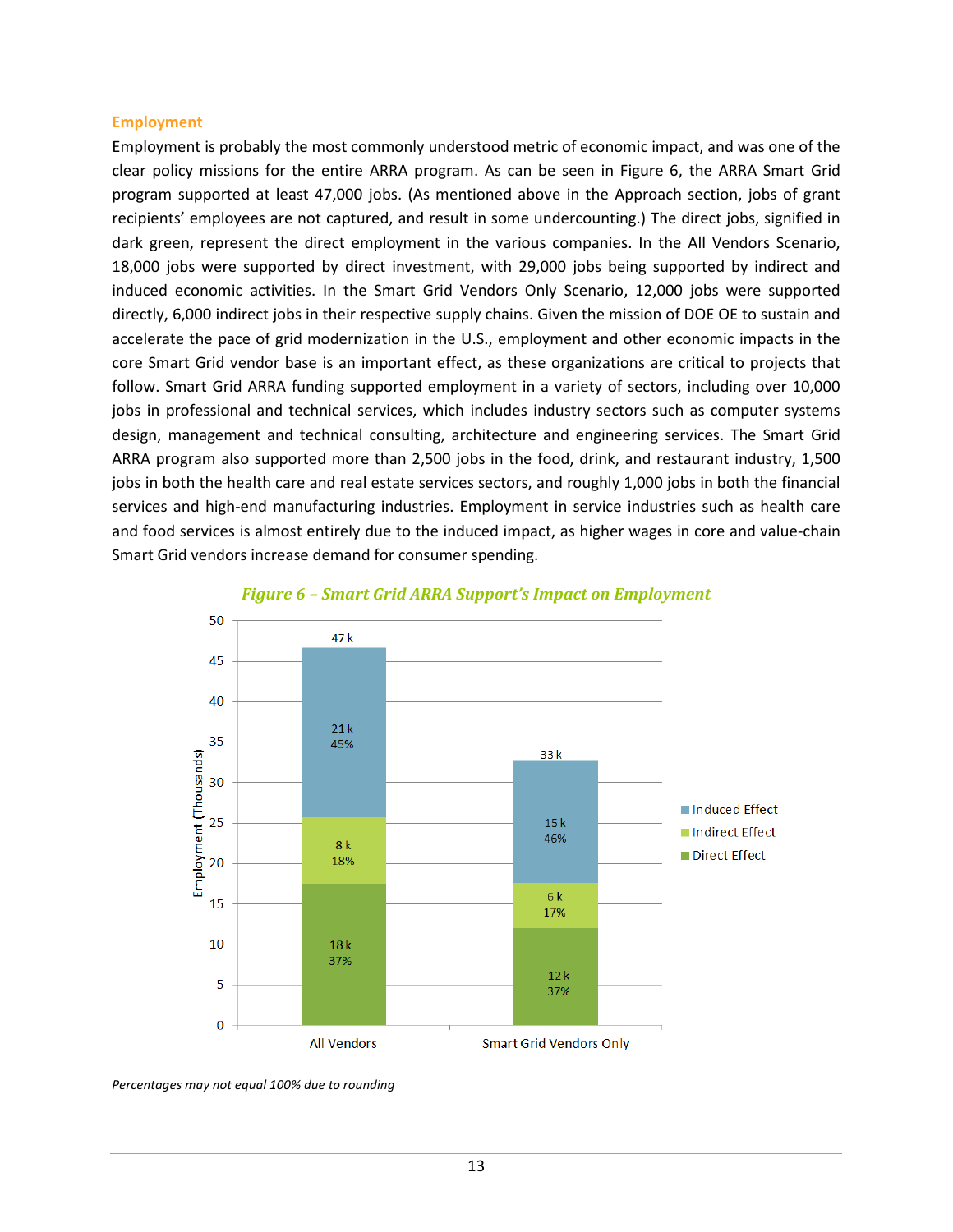#### **Labor Income**

Labor income impacts account for the total wages generated across all industries as a result of ARRA Smart Grid program spending. As can be seen in Figure 7 below, the ARRA Smart Grid program impacted labor income by contributing at least \$2.86 billion. In the Smart Grid Vendors Only Scenario, in vendor payments resulted in an estimated \$1.1 billion in labor income within those companies companies, and in vendor payments resulted in an estimated \$1.1 billion in labor income within those companies, and<br>an additional \$0.3 billion in their respective supply chains. Key industrial sectors included computer systems design, technical and scientific services and consulting, and electrical equipment and components, among others. r the total wages generated across all industries as a result of ARRA<br>can be seen in Figure 7 below, the ARRA Smart Grid program impacted<br>ast \$2.86 billion. In the Smart Grid Vendors Only Scenario, \$2.1 billion





*Percentages may not equal 100% due to rounding*

#### **Labor Per-Worker Income**

Combining the information from employment and labor income, it can be seen in Figure 8 below that the Smart Grid Vendors Only Scenario is associated with noticeably higher direct income, and slightly higher incomes for indirect labor, which suggests that Smart Grid core jobs pay slightly higher wages higher incomes for indirect labor, which suggests that Smart Grid core jobs pay slightly higher wages<br>than average U.S. jobs, which is represented by the composite of all types of vendors necessary to accomplish a Smart Grid project, represented by the All Vendors Scenario). Average per-worker income in both scenarios is roughly 35% higher in Smart Grid core sectors than the broader sectors included in indirect and induced effects. This trend is in part due to the fact that manufacturing, research and development, and professional service jobs, which comprise the occupations in the direct and indirect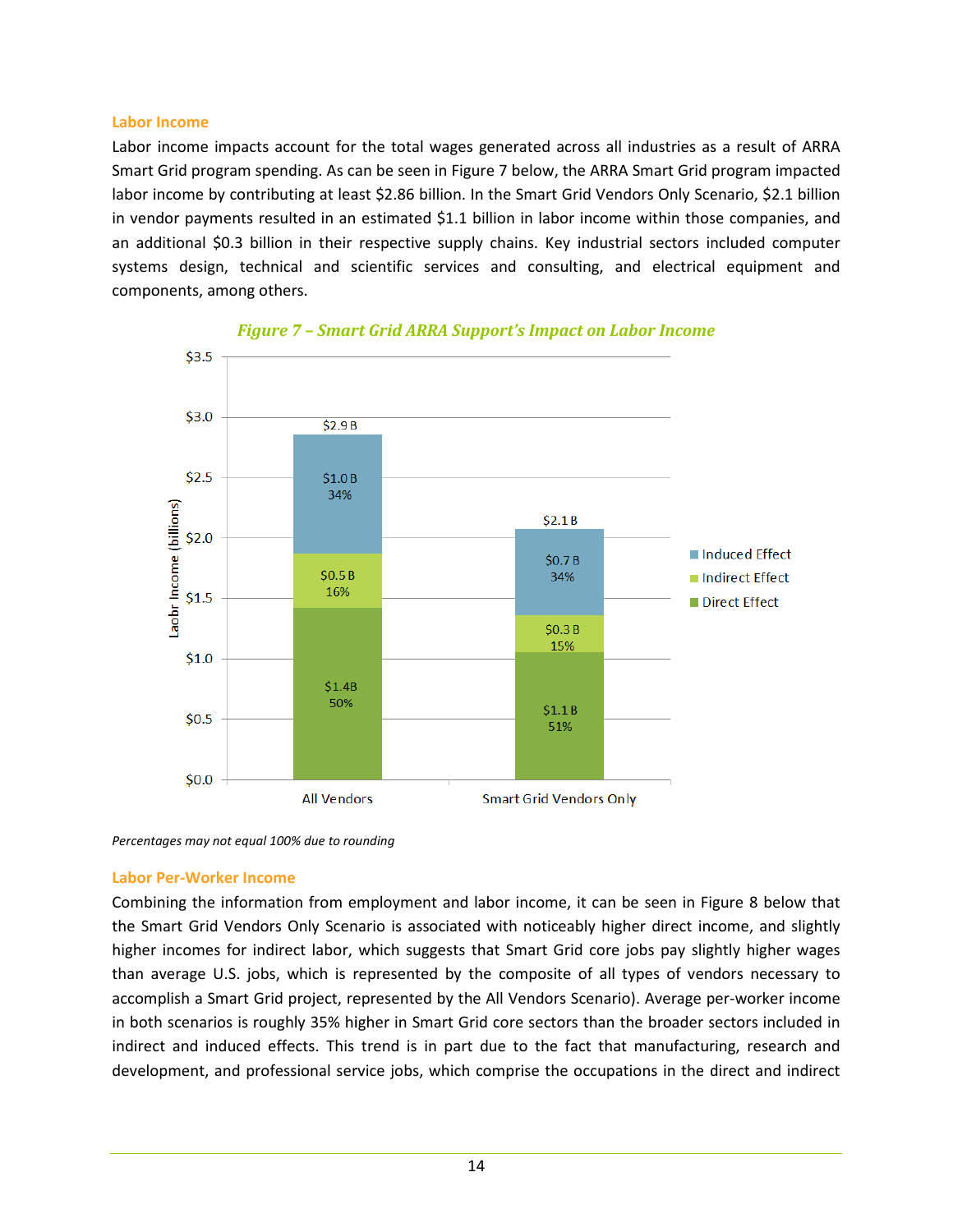sectors, are higher paying than service sectors jobs, which are typically found in the broader U.S. economy.



*Figure 8 – – Labor Per-Worker Income Comparison* 

#### **Taxes**

The ARRA Smart Grid program expenditures by the federal government also generate federal, state and local tax revenue. As can be seen in Figure 9 below, the ARRA Smart Grid program generated more than The ARRA Smart Grid program expenditures by the federal government also generate federal, state and<br>local tax revenue. As can be seen in Figure 9 below, the ARRA Smart Grid program generated more than<br>\$1 billion in tax rev Smart Grid vendors. Building a smarter grid requires expertise and organizations in energy, information Smart Grid vendors. Building a smarter grid requires expertise and organizations in energy, information<br>technology, logistics, and communications, among others. As a result, vendors are more geographically dispersed than other "high tech" industries. Correspondingly, the \$361 million in s revenue is dispersed across a larger portion of the nation as well. At the state/local level, the most significant revenues are generated by sales and property taxes. These taxes are a result of direct, indirect, and induced economic impacts from the Smart Grid investments. a result, vendors are more geographically<br>,, the \$361 million in state and local tax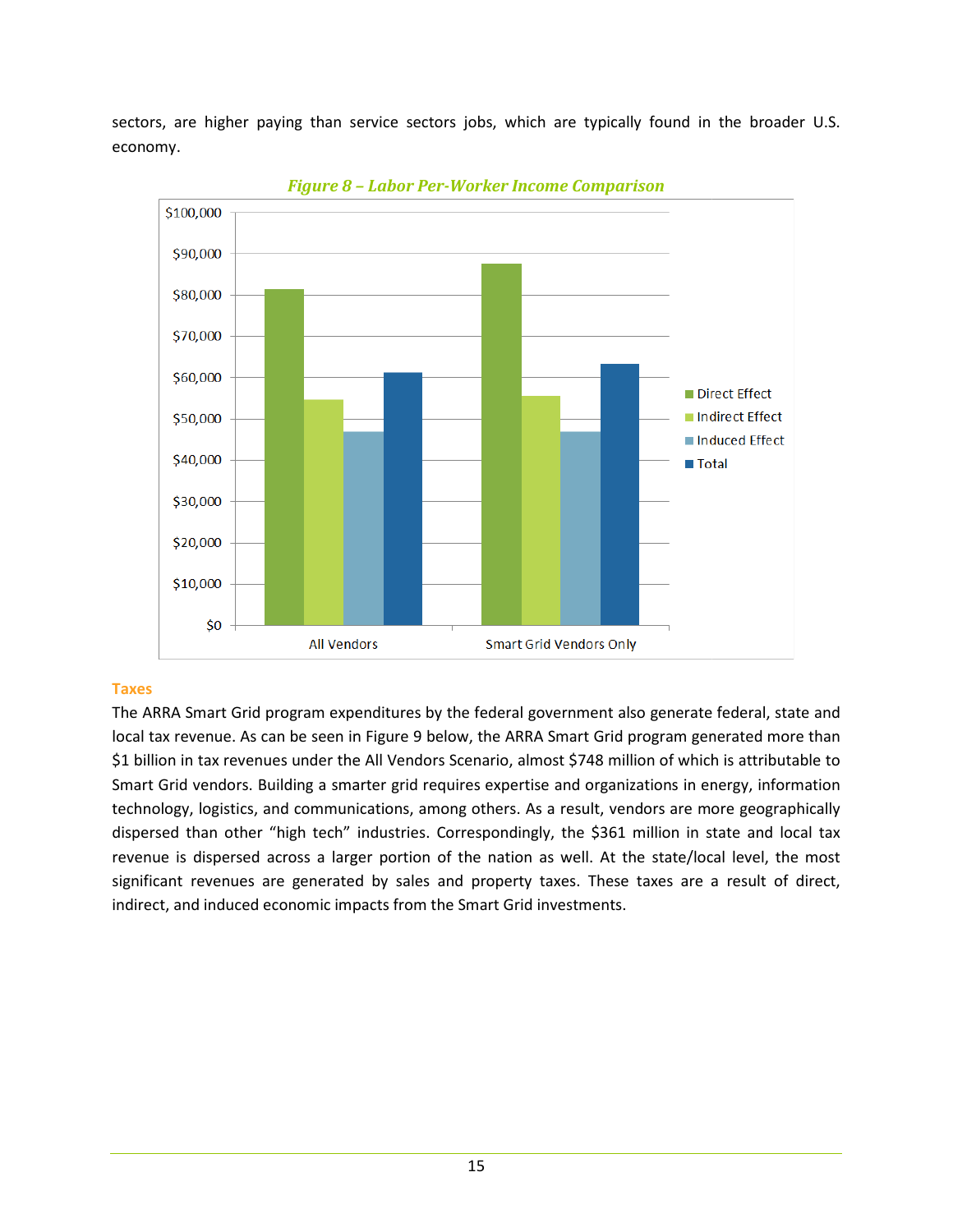

## **Figure 9 – Smart Grid ARRA Support's Impact on Tax Revenue**

## **Conclusions**

## **Analysis Conclusions**

It is clear from this analysis that Smart Grid ARRA funding, alongside active financial and material participation by utilities, high tech companies, and their labor forces, generates a markedly positive impact on the U.S. economy. Given the nature of Smart Grid projects, follow-on investments funded by state and private sector sources are likely to have a similar positive impact profile.

This analysis has only analyzed a portion of the total ARRA Smart Grid investment. It indicates that the investment, of \$2.96 billion to pursue grid modernization, generated at least \$6.8 billion in total economic output. In addition, at least 47,000 total jobs were supported as a result of Smart Grid ARRA investments. Key industrial sectors that were directly impacted include: computer systems design, technical and scientific services and consulting, and electrical/wireless equipment, and component manufacturing. Indirect and induced sectors include: real estate, wholesale trade, financial services, restaurants, and health care. It is clear from this analysis that Smart Grid ARRA funding, alongside active financial and material<br>participation by utilities, high tech companies, and their labor forces, generates a markedly positive<br>impact on the U.S.

Furthermore, for every \$1 million of direct spending (government + matching), GDP expanded by \$2.5-2.6 million. The "GDP multiplier" of 2.5 for the All Vendors Scenario, and a multiplier of 2.6 for the Smart Grid Vendors Only Scenario, compares favorably to other forms of investment, including defense, other infrastructure and general acquisition.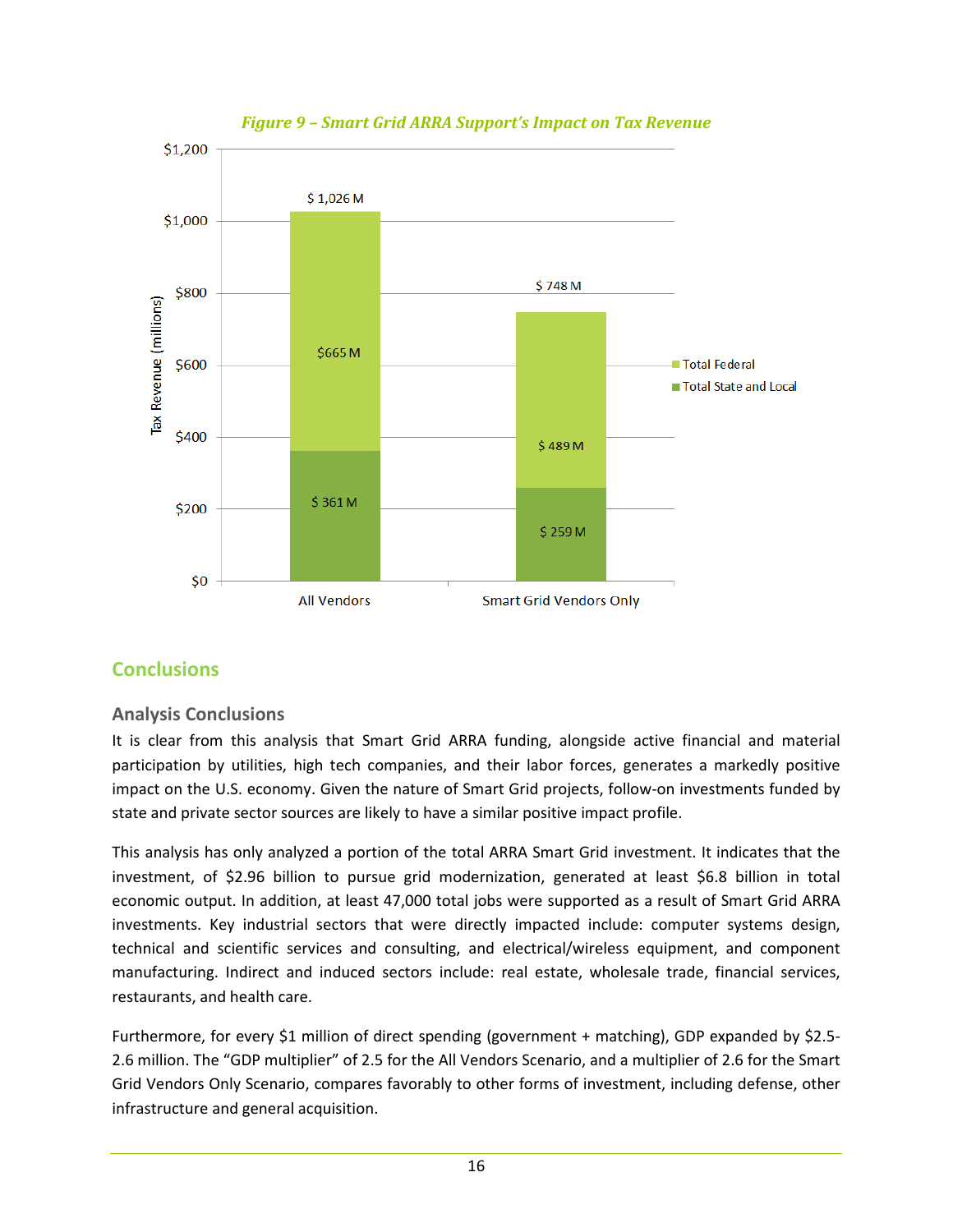While analysis accounts for the \$1.48 billion in Smart Grid ARRA funds (along with \$1.48 billion in private sector matching funds), the ARRA programs are still underway and an additional \$2.5 billion of federal and \$4.1 billion of private sector funds will be spent by the time both programs end.

## **Comment on the Mission Objective Grid Modernization**

Since the Energy Independence and Security Act of 2007, it has been the policy of the United States to United States to Since the Energy Independence and Security Act of 2007, it has been the policy of the United States to modernize its electricity infrastructure for the economic well-being and security of the nation. By the conclusion of both the Smart Grid Investment Grant and Smart Grid Demonstration programs, \$9.56 billion will have been spent by the federal government and the private sector. This investment in Smart Grid deployment must serve as a catalyst to sustain the pace of modernization, while improving the economic and operational benefits of such investments in the coming years. As indicated in Figure 10 below, the amount of investment needed for full Smart Grid deployment is significantly larger than the ARRA investments. Such large scale investments will continue to contribute significant employment and economic benefits to the U.S. economy. economy.

# **SGIG & SGDP** \$9.5 billion with cost share by the end of both programs Spending **EPRI Estimate** \$338 - \$476 billion needed through 2030

## *Figure 10 – Required Smart Grid Investments*

Electric Power Research Institute. Estimating the costs and benefits of the smart grid: A preliminary estimate of the investment requirements and the resultant benefits of a fully functioning smart grid. EPRI, Palo Alto, CA; 2011.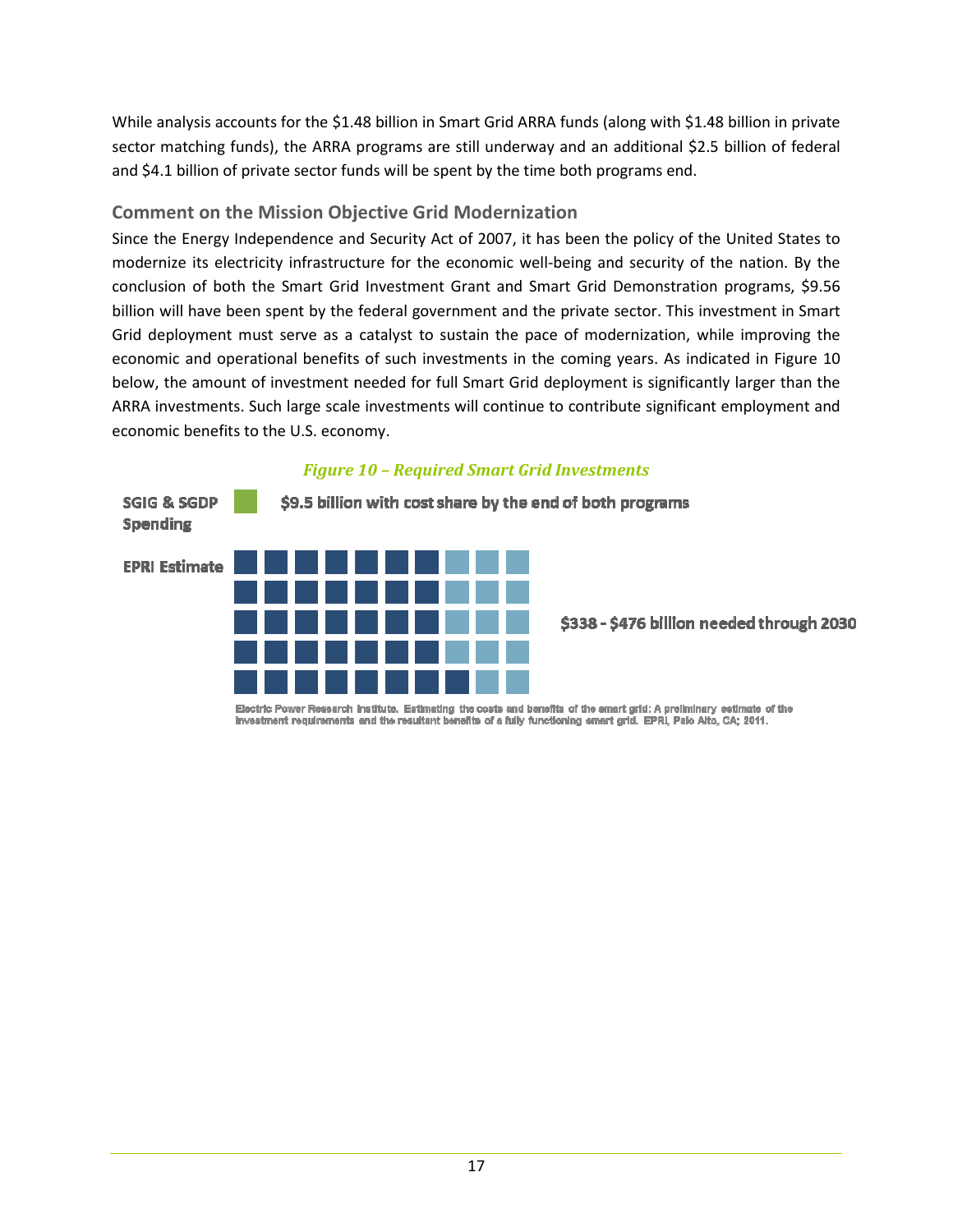# **Appendix A: Input Details**

The tables in Appendix A provide the amount of input dollars for the relevant IMPLAN sectors. The grayscale rows in the All Vendors Scenarios are those sectors that are not in the Smart Grid Vendors Only Scenario (see below). Input includes federal and matching funds.

| <b>Sector</b> | <b>IMPLAN Description</b>                                                           | Input (\$)      |
|---------------|-------------------------------------------------------------------------------------|-----------------|
| 372           | Computer systems design services                                                    | \$548,123,115   |
| 380           | All other miscellaneous professional, scientific, and technical services            | \$489,710,913   |
| 374           | Management, scientific, and technical consulting services                           | \$456,380,269   |
| 389           | Other support services                                                              | \$220,394,672   |
| 275           | All other miscellaneous electrical equipment and component manufacturing            | \$213,334,266   |
| 247           | Other electronic component manufacturing                                            | \$166,672,933   |
| 238           | Broadcast and wireless communications equipment                                     | \$164,590,316   |
| 369           | Architectural, engineering, and related services                                    | \$143,679,426   |
| 319           | Wholesale trade                                                                     | \$111,065,889   |
| 345           | Software publishers                                                                 | \$98,469,751    |
| 373           | Other computer related services, including facilities management                    | \$96,565,424    |
| 268           | Switchgear and switchboard apparatus manufacturing                                  | \$63,498,980    |
| 36            | Construction of other new nonresidential structures                                 | \$39,136,784    |
| 371           | Custom computer programming services                                                | \$35,744,116    |
| 31            | Electric power generation, transmission, and distribution                           | \$21,247,297    |
| 351           | Telecommunications                                                                  | \$18,700,250    |
| 272           | Communication and energy wire and cable manufacturing                               | \$14,087,764    |
| 270           | Storage battery manufacturing                                                       | \$10,492,938    |
| 239           | Other communications equipment manufacturing                                        | \$5,504,558     |
| 393           | Other educational services                                                          | \$5,381,210     |
| 271           | Primary battery manufacturing                                                       | \$5,354,932     |
| 367           | Legal services                                                                      | \$5,343,773     |
| 352           | Data processing, hosting, and related services                                      | \$5,179,261     |
| 269           | Relay and industrial control manufacturing                                          | \$4,662,432     |
| 376           | Scientific research and development services                                        | \$3,034,313     |
| 244           | Electronic capacitor, resistor, coil, transformer, and other inductor manufacturing | \$2,539,453     |
| 236           | Computer terminals and other computer peripheral equipment manufacturing            | \$2,499,344     |
| 171           | Steel product manufacturing from purchased steel                                    | \$1,682,900     |
| 234           | Electronic computer manufacturing                                                   | \$1,565,968     |
| 368           | Accounting, tax preparation, bookkeeping, and payroll services                      | \$1,332,464     |
| 251           | Industrial process variable instruments manufacturing                               | \$1,049,020     |
| 265           | Other major household appliance manufacturing                                       | \$1,045,205     |
| 266           | Power, distribution, and specialty transformer manufacturing                        | \$624,247       |
| 353           | Data processing, hosting, and related services                                      | \$157,640       |
| 250           | Automatic environmental control manufacturing                                       | \$124,898       |
| <b>TOTAL</b>  |                                                                                     | \$2,958,976,719 |

#### **All Vendors Scenario**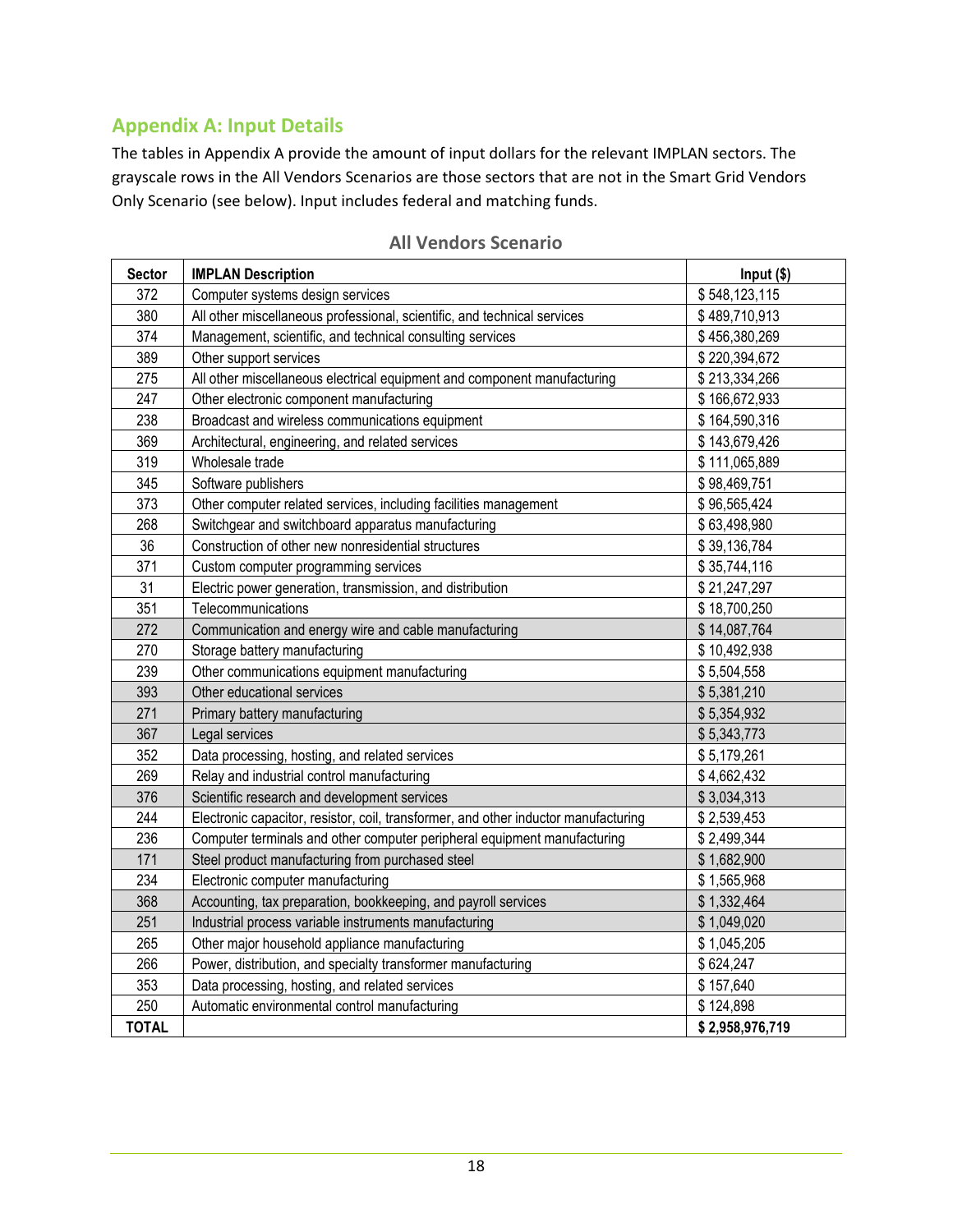| <b>IMPLAN</b> | <b>IMPLAN Description</b>                                                           | Input (spending \$) |
|---------------|-------------------------------------------------------------------------------------|---------------------|
| 372           | Computer systems design services                                                    | \$513,959,678       |
| 380           | All other miscellaneous professional, scientific, and technical services            | \$365,715,573       |
| 374           | Management, scientific, and technical consulting services                           | \$304,833,665       |
| 275           | All other miscellaneous electrical equipment and component manufacturing            | \$240,330,185       |
| 247           | Other electronic component manufacturing                                            | \$157,283,816       |
| 238           | Broadcast and wireless communications equipment                                     | \$129,153,916       |
| 373           | Other computer related services, including facilities management                    | \$99,716,979        |
| 369           | Architectural, engineering, and related services                                    | \$89,413,077        |
| 268           | Switchgear and switchboard apparatus manufacturing                                  | \$60,858,809        |
| 371           | Custom computer programming services                                                | \$33,235,786        |
| 31            | Electric power generation, transmission, and distribution                           | \$20,386,870        |
| 345           | Software publishers                                                                 | \$20,017,741        |
| 389           | Other support services                                                              | \$18,229,463        |
| 36            | Construction of other new nonresidential structures                                 | \$14,697,497        |
| 351           | Telecommunications                                                                  | \$10,531,237        |
| 270           | Storage battery manufacturing                                                       | \$9,466,084         |
| 239           | Other communications equipment manufacturing                                        | \$5,504,558         |
| 352           | Data processing, hosting, and related services                                      | \$5,179,261         |
| 319           | <b>Wholesale Trade</b>                                                              | \$4,245,541         |
| 244           | Electronic capacitor, resistor, coil, transformer, and other inductor manufacturing | \$2,539,453         |
| 234           | Electronic computer manufacturing                                                   | \$1,565,968         |
| 236           | Computer terminals and other computer peripheral equipment manufacturing            | \$1,507,573         |
| 265           | Other major household appliance manufacturing                                       | \$1,004,566         |
| 266           | Power, distribution, and specialty transformer manufacturing                        | \$664,885           |
| 269           | Relay and industrial control manufacturing                                          | \$266,433           |
| 353           | Data processing, hosting, and related services                                      | \$157,640           |
| 250           | Automatic environmental control manufacturing                                       | \$124,898           |
| <b>TOTAL</b>  |                                                                                     | \$2,110,591,152     |

# **Smart Grid Vendors Only Scenario**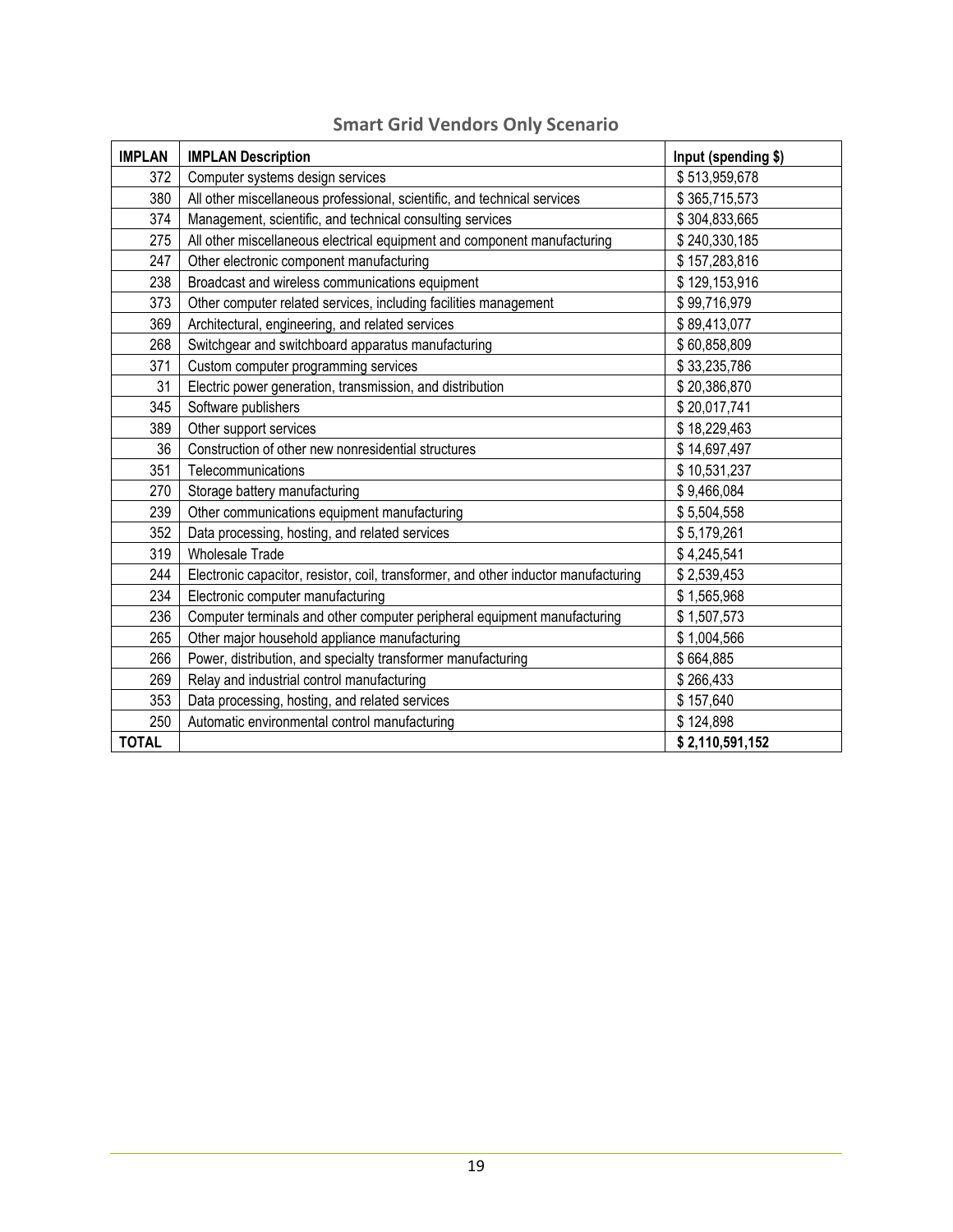# **Appendix B: Detailed (Sector-Level) Results**

The tables in Appendix B show the sector-level employment impacts (for all sectors with more than 50 jobs). The grayscale sectors are those that received no direct funding.

| <b>Sector</b> | <b>Sector Description</b>                                                   | <b>Direct</b> | Indirect     | Induced | <b>Total</b> |
|---------------|-----------------------------------------------------------------------------|---------------|--------------|---------|--------------|
| 372           | Computer systems design services                                            | 5,941         | 127          | 64      | 6,132        |
| 374           | Management, scientific, and technical consulting<br>services                | 3,264         | 284          | 157     | 3,705        |
| 413           | Food services and drinking places                                           | $\mathbf{0}$  | 794          | 2,128   | 2,922        |
| 380           | All other miscellaneous professional, scientific, and<br>technical services | 2,119         | 94           | 44      | 2,256        |
| 389           | Other support services                                                      | 2,023         | 94           | 45      | 2,162        |
| 319           | Wholesale trade businesses                                                  | 666           | 379          | 726     | 1,771        |
| 360           | Real estate establishments                                                  | 0             | 510          | 1,170   | 1,681        |
| 369           | Architectural, engineering, and related services                            | 1,133         | 290          | 85      | 1,508        |
| 382           | <b>Employment services</b>                                                  | 0             | 1,033        | 466     | 1,499        |
| 247           | Other electronic component manufacturing                                    | 954           | 72           | 3       | 1,029        |
| 394           | Offices of physicians, dentists, and other health<br>practitioners          | 0             | $\theta$     | 1,011   | 1,011        |
| 397           | Private hospitals                                                           | 0             | $\mathbf{0}$ | 981     | 981          |
| 275           | All other miscellaneous electrical equipment and<br>component manufacturing | 891           | 18           | 1       | 910          |
| 356           | Securities, commodity contracts, investments, and<br>related activities     | 0             | 148          | 602     | 750          |
| 355           | Nondepository credit intermediation and related<br>activities               | $\mathbf 0$   | 182          | 549     | 732          |
| 388           | Services to buildings and dwellings                                         | 0             | 364          | 358     | 722          |
| 398           | Nursing and residential care facilities                                     | $\pmb{0}$     | 0            | 686     | 686          |
| 329           | Retail Stores - General merchandise                                         | 0             | 8            | 657     | 664          |
| 324           | Retail Stores - Food and beverage                                           | 0             | 8            | 656     | 664          |
| 381           | Management of companies and enterprises                                     | 0             | 339          | 207     | 546          |
| 426           | Private household operations                                                | 0             | 0            | 520     | 520          |
| 368           | Accounting, tax preparation, bookkeeping, and payroll<br>services           | 11            | 315          | 187     | 514          |
| 367           | Legal services                                                              | 31            | 214          | 261     | 506          |
| 425           | Civic, social, professional, and similar organizations                      | $\mathbf 0$   | 93           | 384     | 477          |
| 354           | Monetary authorities and depository credit<br>intermediation activities     | $\mathbf 0$   | 177          | 300     | 477          |
| 373           | Other computer related services, including facilities<br>management         | 376           | 54           | 19      | 449          |
| 357           | Insurance carriers                                                          | $\mathbf 0$   | 89           | 313     | 402          |
| 320           | Retail Stores - Motor vehicle and parts                                     | $\pmb{0}$     | 8            | 393     | 401          |
| 400           | Individual and family services                                              | $\pmb{0}$     | $\mathbf 0$  | 392     | 392          |

**All Vendors Scenario**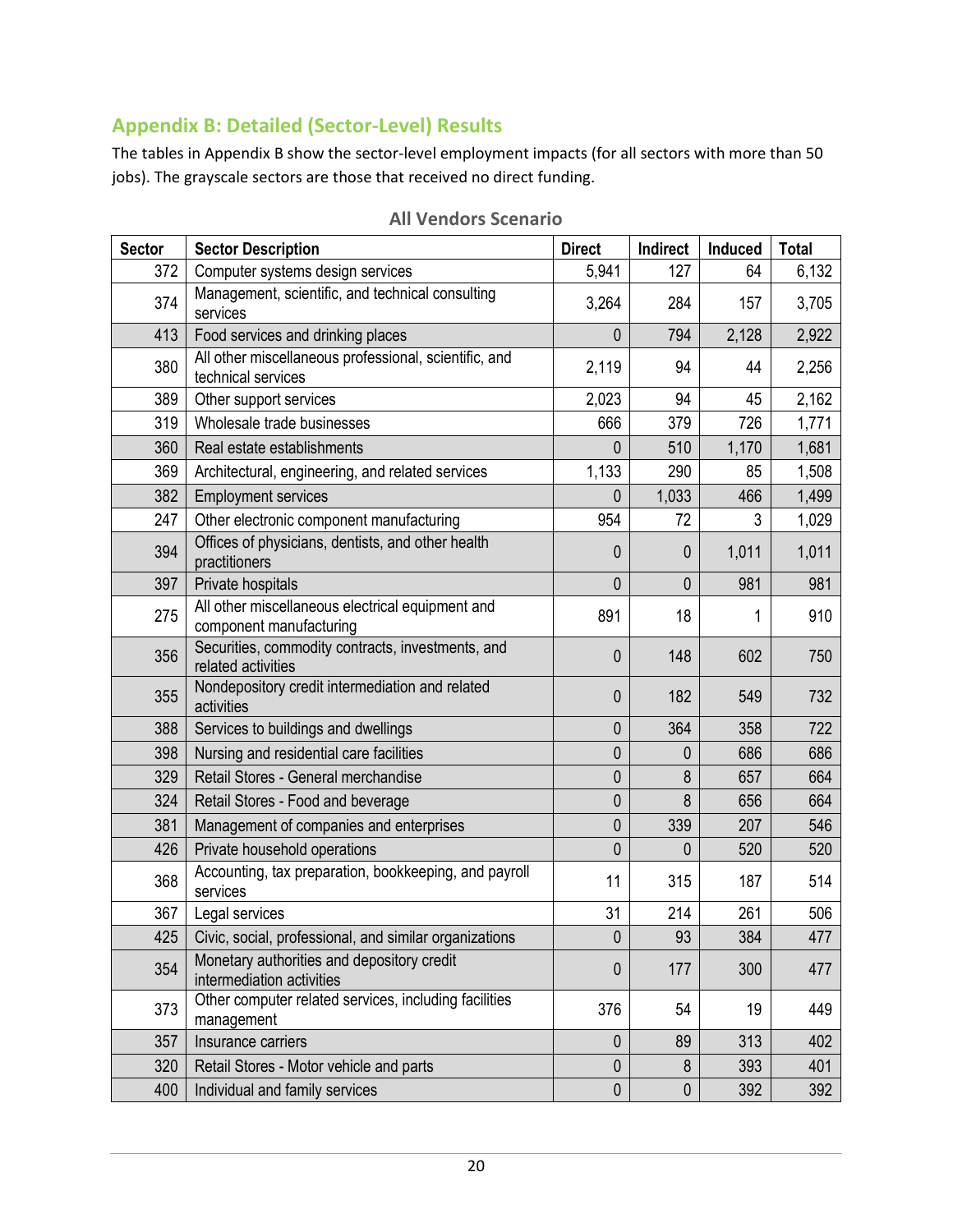| <b>Sector</b> | <b>Sector Description</b>                                                        | <b>Direct</b> | Indirect       | Induced | <b>Total</b> |
|---------------|----------------------------------------------------------------------------------|---------------|----------------|---------|--------------|
| 411           | Hotels and motels, including casino hotels                                       | 0             | 183            | 196     | 380          |
| 386           | <b>Business support services</b>                                                 | 0             | 232            | 144     | 376          |
| 331           | Retail Nonstores - Direct and electronic sales                                   | 0             | 3              | 350     | 354          |
| 238           | Broadcast and wireless communications equipment<br>manufacturing                 | 328           | 17             | 1       | 347          |
| 327           | Retail Stores - Clothing and clothing accessories                                | 0             | $\overline{4}$ | 342     | 346          |
| 351           | Telecommunications                                                               | 39            | 140            | 148     | 326          |
| 371           | Custom computer programming services                                             | 271           | 40             | 16      | 326          |
| 393           | Other private educational services                                               | 92            | 4              | 225     | 321          |
| 330           | Retail Stores - Miscellaneous                                                    | 0             | 4              | 312     | 316          |
| 358           | Insurance agencies, brokerages, and related activities                           | 0             | 81             | 233     | 314          |
| 335           | Transport by truck                                                               | 0             | 95             | 209     | 304          |
| 392           | Private junior colleges, colleges, universities, and<br>professional schools     | 0             | 4              | 289     | 293          |
| 395           | Home health care services                                                        | 0             | 0              | 281     | 281          |
| 396           | Medical and diagnostic labs and outpatient and other<br>ambulatory care services | 0             | 1              | 279     | 280          |
| 414           | Automotive repair and maintenance, except car washes                             | 0             | 67             | 211     | 278          |
| 377           | Advertising and related services                                                 | 0             | 160            | 114     | 274          |
| 39            | Maintenance and repair construction of nonresidential<br>structures              | 0             | 112            | 159     | 271          |
| 345           | Software publishers                                                              | 217           | 39             | 15      | 271          |
| 387           | Investigation and security services                                              | 0             | 152            | 116     | 267          |
| 36            | Construction of other new nonresidential structures                              | 266           | 0              | 0       | 266          |
| 399           | Child day care services                                                          | 0             | $\mathbf{0}$   | 261     | 261          |
| 325           | Retail Stores - Health and personal care                                         | 0             | 3              | 247     | 250          |
| 391           | Private elementary and secondary schools                                         | 0             | $\mathbf 0$    | 248     | 248          |
| 419           | Personal care services                                                           | 0             | 0              | 217     | 217          |
| 340           | Warehousing and storage                                                          | 0             | 108            | 103     | 211          |
| 427           | <b>US Postal Service</b>                                                         | 0             | 103            | 99      | 202          |
| 339           | Couriers and messengers                                                          | 0             | 113            | 87      | 201          |
| 323           | Retail Stores - Building material and garden supply                              | $\mathbf{0}$  | 5              | 193     | 198          |
| 384           | Office administrative services                                                   | 0             | 134            | 63      | 197          |
| 336           | Transit and ground passenger transportation                                      | 0             | 93             | 104     | 196          |
| 376           | Scientific research and development services                                     | 17            | 117            | 60      | 193          |
| 268           | Switchgear and switchboard apparatus manufacturing                               | 181           | 10             |         | 192          |
| 409           | Amusement parks, arcades, and gambling industries                                | 0             | 1              | 177     | 178          |
| 424           | Grantmaking, giving, and social advocacy organizations                           | 0             | $\mathbf{0}$   | 175     | 175          |
| 326           | Retail Stores - Gasoline stations                                                | 0             | 3              | 172     | 175          |
| 328           | Retail Stores - Sporting goods, hobby, book and music                            | 0             | $\overline{2}$ | 168     | 169          |
| 432           | Other state and local government enterprises                                     | 0             | 25             | 144     | 168          |
| 113           | Printing                                                                         | $\pmb{0}$     | 94             | 66      | 160          |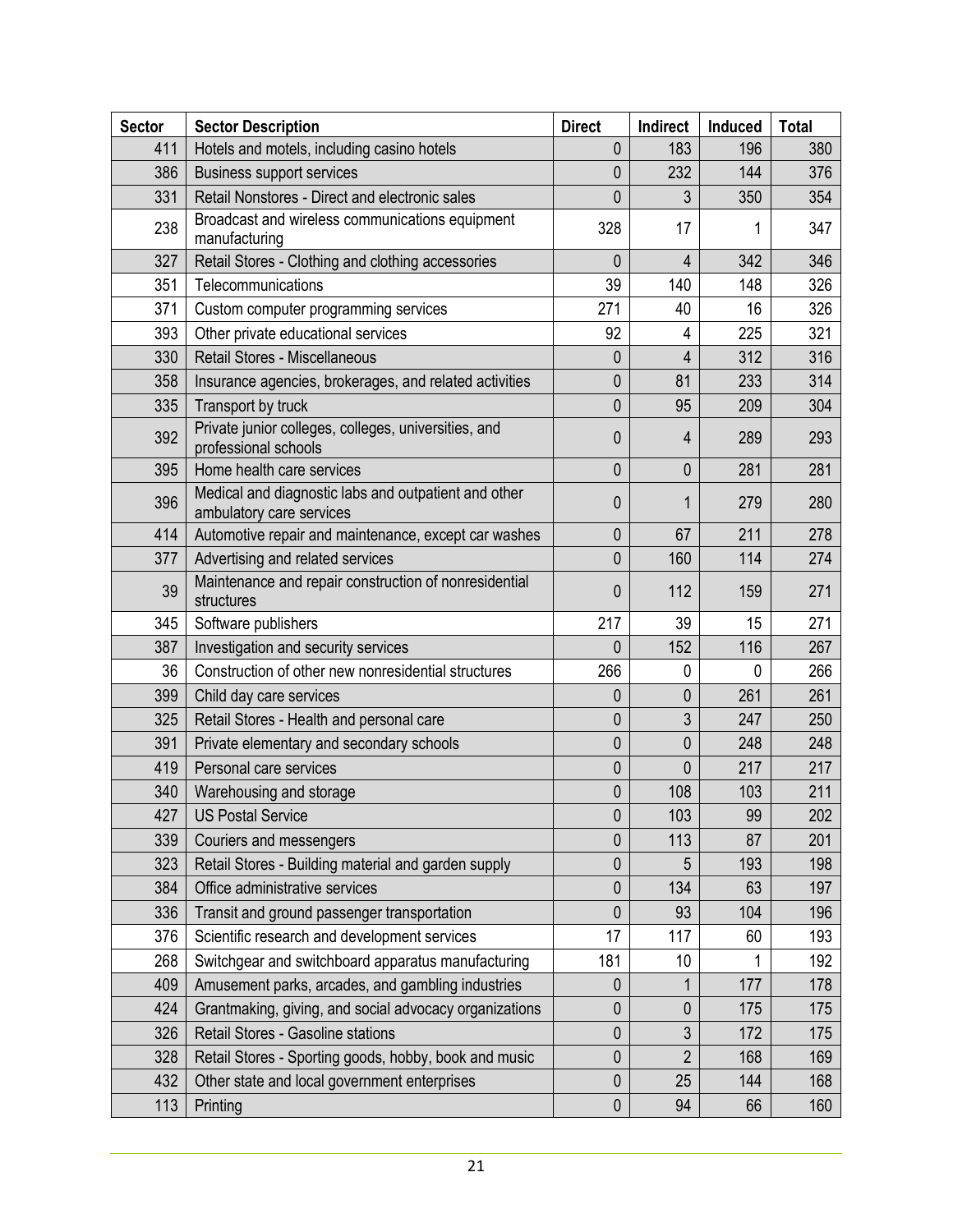| <b>Sector</b>  | <b>Sector Description</b>                                                                | <b>Direct</b> | Indirect       | Induced | <b>Total</b> |
|----------------|------------------------------------------------------------------------------------------|---------------|----------------|---------|--------------|
| 407            | Fitness and recreational sports centers                                                  | 0             | 46             | 110     | 156          |
| 402            | Performing arts companies                                                                | 0             | 55             | 97      | 152          |
| 401            | Community food, housing, and other relief services,<br>including rehabilitation services | 0             | 0              | 149     | 149          |
| 403            | Spectator sports companies                                                               | 0             | 54             | 93      | 146          |
| 410            | Other amusement and recreation industries                                                | 0             | 32             | 105     | 137          |
| 404            | Promoters of performing arts and sports and agents for<br>public figures                 | 0             | 36             | 98      | 133          |
| 338            | Scenic and sightseeing transportation and support<br>activities for transportation       | 0             | 59             | 70      | 130          |
| 31             | Electric power generation, transmission, and distribution                                | 34            | 26             | 67      | 127          |
| 322            | Retail Stores - Electronics and appliances                                               | $\mathbf 0$   | 1              | 118     | 120          |
| 370            | Specialized design services                                                              | 0             | 100            | 18      | 118          |
| 20             | Extraction of oil and natural gas                                                        | 0             | 27             | 91      | 118          |
| 321            | Retail Stores - Furniture and home furnishings                                           | 0             | 1              | 111     | 112          |
| 346            | Motion picture and video industries                                                      | 0             | 53             | 57      | 111          |
| 421            | Dry-cleaning and laundry services                                                        | 0             | 19             | 91      | 111          |
| 423            | Religious organizations                                                                  | 0             | 0              | 100     | 100          |
| 422            | Other personal services                                                                  | 0             | 13             | 87      | 99           |
| $\overline{2}$ | Grain farming                                                                            | 0             | $\overline{7}$ | 88      | 96           |
| 332            | Transport by air                                                                         | 0             | 35             | 60      | 95           |
| 341            | Newspaper publishers                                                                     | 0             | 44             | 50      | 93           |
| 359            | Funds, trusts, and other financial vehicles                                              | 0             | 2              | 90      | 92           |
| 417            | Commercial and industrial machinery and equipment<br>repair and maintenance              | 0             | 47             | 43      | 90           |
| 19             | Support activities for agriculture and forestry                                          | 0             | 7              | 83      | 89           |
| 348            | Radio and television broadcasting                                                        | 0             | 48             | 36      | 84           |
| 352            | Data processing, hosting, ISP, web search portals and<br>related services                | 16            | 17             | 43      | 77           |
| 390            | Waste management and remediation services                                                | $\pmb{0}$     | 24             | 49      | 74           |
| 14             | Animal production, except cattle and poultry and eggs                                    | 0             | 3              | 70      | 74           |
| 430            | State and local government passenger transit                                             | 0             | 35             | 39      | 74           |
| 379            | Veterinary services                                                                      | 0             | $\theta$       | 72      | 73           |
| 383            | Travel arrangement and reservation services                                              | 0             | 43             | 29      | 72           |
| 195            | Machine shops                                                                            | 0             | 51             | 18      | 69           |
| 243            | Semiconductor and related device manufacturing                                           | 0             | 60             | 9       | 69           |
| 362            | Automotive equipment rental and leasing                                                  | 0             | 26             | 36      | 63           |
| 11             | Cattle ranching and farming                                                              | 0             | $\overline{2}$ | 59      | 61           |
| 375            | Environmental and other technical consulting services                                    | 0             | 39             | 19      | 58           |
| 283            | Motor vehicle parts manufacturing                                                        | 0             | 17             | 38      | 55           |
| 405            | Independent artists, writers, and performers                                             | 0             | 27             | 27      | 54           |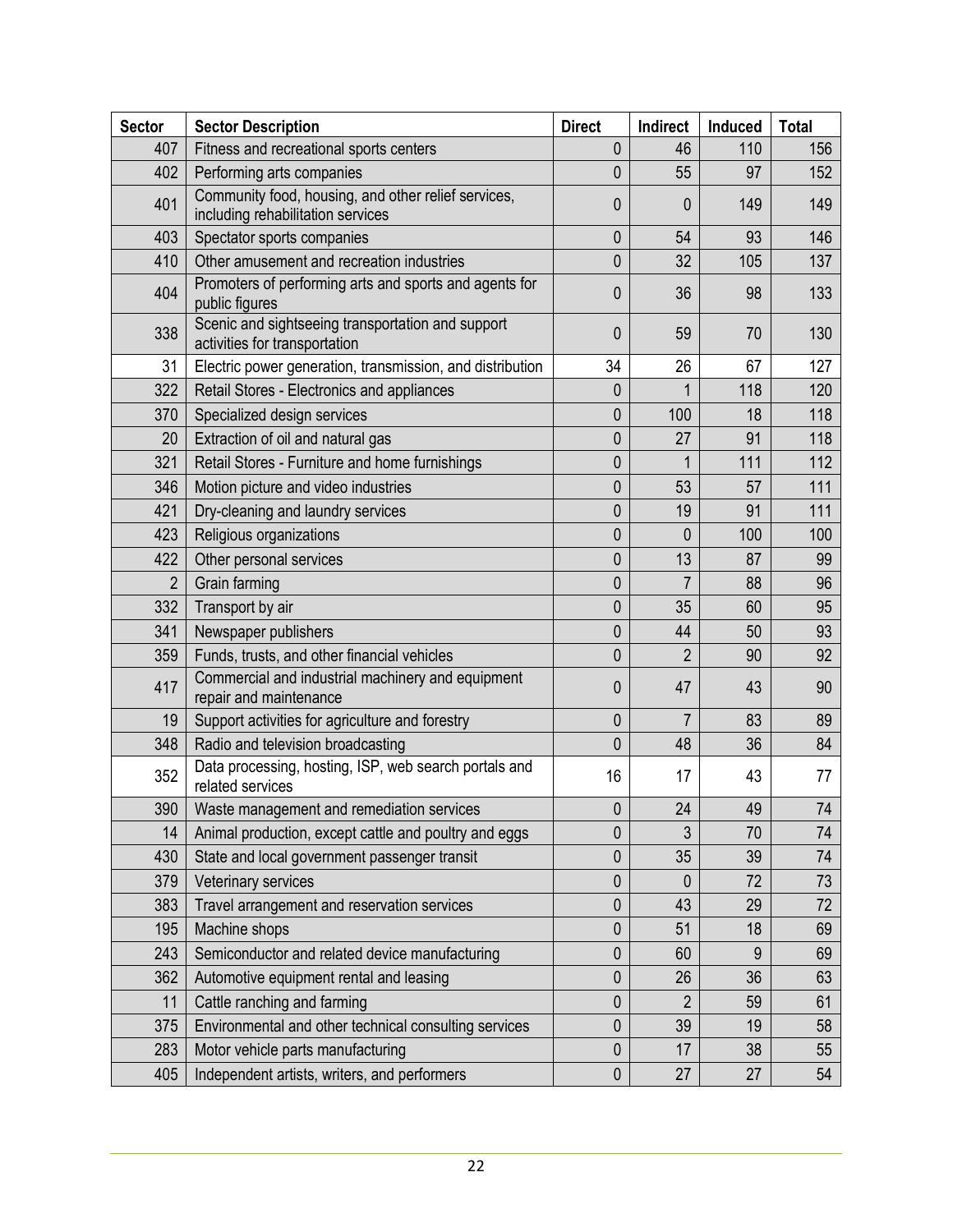| <b>Sector</b> | <b>Sector Description</b>                                         | <b>Direct</b> | <b>Indirect</b> | Induced | <b>Total</b> |
|---------------|-------------------------------------------------------------------|---------------|-----------------|---------|--------------|
| 363           | General and consumer goods rental except video tapes<br>and discs |               |                 | 45      | 53           |
| 415           | Car washes                                                        |               |                 | 45      | 51           |
| <b>TOTAL</b>  |                                                                   | 19,005        | 9,851           | 23,712  | 52,569       |

| <b>Sector</b> | <b>Sector Description</b>                                                   | <b>Direct</b> | Indirect       | Induced        | <b>Total</b> |
|---------------|-----------------------------------------------------------------------------|---------------|----------------|----------------|--------------|
| 372           | Computer systems design services                                            | 5,543         | 76             | 41             | 5,661        |
| 374           | Management, scientific, and technical consulting services                   | 2,107         | 163            | 101            | 2,370        |
| 413           | Food services and drinking places                                           | 0             | 510            | 1,367          | 1,876        |
| 380           | All other miscellaneous professional, scientific, and<br>technical services | 1,573         | 60             | 28             | 1,661        |
| 360           | Real estate establishments                                                  | $\mathbf{0}$  | 301            | 750            | 1,051        |
| 369           | Architectural, engineering, and related services                            | 698           | 203            | 55             | 956          |
| 382           | <b>Employment services</b>                                                  | 0             | 586            | 300            | 885          |
| 319           | Wholesale trade businesses                                                  | 26            | 168            | 465            | 658          |
| 394           | Offices of physicians, dentists, and other health<br>practitioners          | $\mathbf{0}$  | 0              | 649            | 649          |
| 397           | Private hospitals                                                           | $\mathbf{0}$  | 0              | 630            | 630          |
| 247           | Other electronic component manufacturing                                    | 493           | 29             | $\overline{2}$ | 524          |
| 356           | Securities, commodity contracts, investments, and related<br>activities     | $\mathbf{0}$  | 86             | 386            | 472          |
| 355           | Nondepository credit intermediation and related activities                  | 0             | 100            | 353            | 453          |
| 398           | Nursing and residential care facilities                                     | 0             | 0              | 441            | 441          |
| 388           | Services to buildings and dwellings                                         | 0             | 207            | 230            | 437          |
| 373           | Other computer related services, including facilities<br>management         | 381           | 37             | 12             | 430          |
| 329           | Retail Stores - General merchandise                                         | $\mathbf 0$   | $\overline{4}$ | 422            | 426          |
| 324           | Retail Stores - Food and beverage                                           | 0             | $\overline{4}$ | 422            | 426          |
| 275           | All other miscellaneous electrical equipment and<br>component manufacturing | 353           | 7              | 0              | 360          |
| 426           | Private household operations                                                | 0             | 0              | 336            | 336          |
| 368           | Accounting, tax preparation, bookkeeping, and payroll<br>services           | $\mathbf{0}$  | 189            | 120            | 309          |
| 354           | Monetary authorities and depository credit intermediation<br>activities     | $\mathbf 0$   | 114            | 193            | 306          |
| 425           | Civic, social, professional, and similar organizations                      | 0             | 58             | 247            | 305          |
| 381           | Management of companies and enterprises                                     | 0             | 158            | 133            | 291          |
| 367           | Legal services                                                              | $\mathbf{0}$  | 122            | 168            | 290          |
| 371           | Custom computer programming services                                        | 249           | 21             | 10             | 280          |
| 320           | Retail Stores - Motor vehicle and parts                                     | 0             | $\overline{4}$ | 253            | 257          |
| 411           | Hotels and motels, including casino hotels                                  | $\pmb{0}$     | 126            | 126            | 253          |

## **Smart Grid Vendors Only Scenario**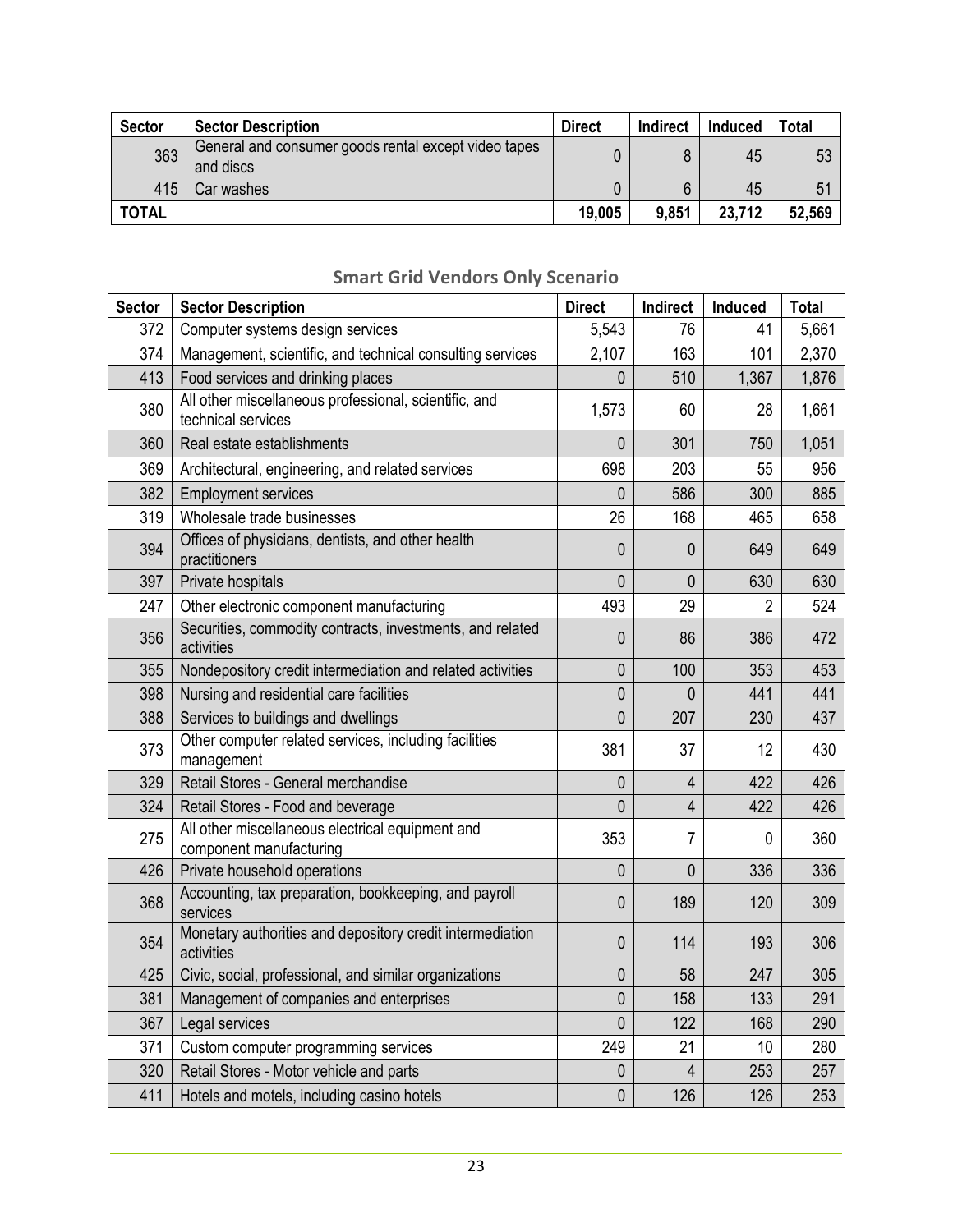| <b>Sector</b> | <b>Sector Description</b>                                                        | <b>Direct</b>  | Indirect       | Induced | <b>Total</b> |
|---------------|----------------------------------------------------------------------------------|----------------|----------------|---------|--------------|
| 357           | Insurance carriers                                                               | 0              | 51             | 201     | 252          |
| 400           | Individual and family services                                                   | 0              | 0              | 252     | 252          |
| 389           | Other support services                                                           | 167            | 48             | 29      | 244          |
| 331           | Retail Nonstores - Direct and electronic sales                                   | 0              | $\overline{2}$ | 225     | 227          |
| 327           | Retail Stores - Clothing and clothing accessories                                | 0              | $\overline{2}$ | 220     | 222          |
| 386           | <b>Business support services</b>                                                 | 0              | 125            | 92      | 217          |
| 330           | Retail Stores - Miscellaneous                                                    | 0              | $\overline{2}$ | 201     | 203          |
| 351           | Telecommunications                                                               | 22             | 85             | 95      | 201          |
| 358           | Insurance agencies, brokerages, and related activities                           | 0              | 45             | 150     | 195          |
| 392           | Private junior colleges, colleges, universities, and<br>professional schools     | 0              | 3              | 186     | 189          |
| 335           | Transport by truck                                                               | $\mathbf 0$    | 46             | 135     | 181          |
| 395           | Home health care services                                                        | 0              | 0              | 181     | 181          |
| 396           | Medical and diagnostic labs and outpatient and other<br>ambulatory care services | 0              | 0              | 179     | 179          |
| 414           | Automotive repair and maintenance, except car washes                             | 0              | 35             | 135     | 170          |
| 399           | Child day care services                                                          | 0              | 0              | 168     | 168          |
| 39            | Maintenance and repair construction of nonresidential<br>structures              | 0              | 60             | 102     | 162          |
| 325           | Retail Stores - Health and personal care                                         | 0              | $\overline{2}$ | 159     | 161          |
| 391           | Private elementary and secondary schools                                         | 0              | 0              | 160     | 160          |
| 377           | Advertising and related services                                                 | 0              | 86             | 73      | 160          |
| 387           | Investigation and security services                                              | 0              | 82             | 74      | 156          |
| 393           | Other private educational services                                               | 0              | $\overline{2}$ | 145     | 146          |
| 419           | Personal care services                                                           | 0              | 0              | 140     | 140          |
| 268           | Switchgear and switchboard apparatus manufacturing                               | 131            | 6              |         | 138          |
| 336           | Transit and ground passenger transportation                                      | 0              | 61             | 67      | 128          |
| 323           | Retail Stores - Building material and garden supply                              | 0              | 3              | 124     | 127          |
| 427           | <b>US Postal Service</b>                                                         | $\overline{0}$ | 57             | 64      | 120          |
| 384           | Office administrative services                                                   | 0              | 78             | 41      | 119          |
| 409           | Amusement parks, arcades, and gambling industries                                | $\pmb{0}$      | 0              | 114     | 114          |
| 339           | Couriers and messengers                                                          | 0              | 57             | 56      | 113          |
| 424           | Grantmaking, giving, and social advocacy organizations                           | $\pmb{0}$      | 0              | 113     | 113          |
| 326           | Retail Stores - Gasoline stations                                                | $\pmb{0}$      |                | 111     | 112          |
| 340           | Warehousing and storage                                                          | 0              | 45             | 66      | 111          |
| 328           | Retail Stores - Sporting goods, hobby, book and music                            | 0              | 1              | 108     | 109          |
| 432           | Other state and local government enterprises                                     | $\mathbf 0$    | 13             | 92      | 106          |
| 407           | Fitness and recreational sports centers                                          | $\mathbf 0$    | 32             | 71      | 102          |
| 36            | Construction of other new nonresidential structures                              | 100            | 0              | 0       | 100          |
| 376           | Scientific research and development services                                     | $\mathbf 0$    | 61             | 39      | 99           |